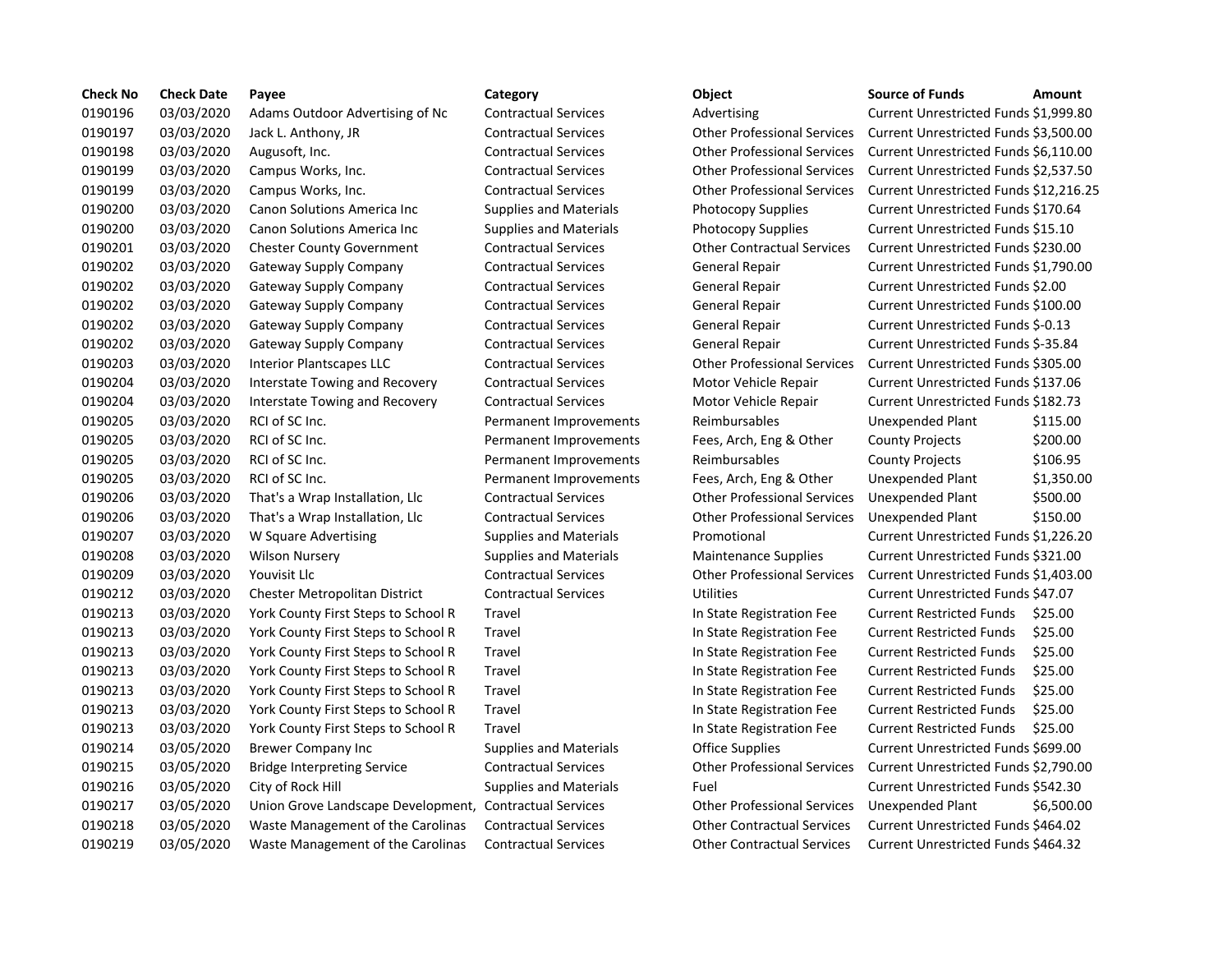| <b>Check No</b> | <b>Check Date</b> | Payee                              | Category                      | Object                             | <b>Source of Funds</b>               | Amount    |
|-----------------|-------------------|------------------------------------|-------------------------------|------------------------------------|--------------------------------------|-----------|
| 0190220         | 03/05/2020        | Waste Management of the Carolinas  | <b>Contractual Services</b>   | <b>Other Contractual Services</b>  | Current Unrestricted Funds \$459.75  |           |
| 0190221         | 03/06/2020        | applya Occupational Solutions LLC  | <b>Contractual Services</b>   | <b>Other Professional Services</b> | Current Unrestricted Funds \$57.20   |           |
| 0190222         | 03/06/2020        | Cherry Tree, LLC                   | <b>Fixed Charges</b>          | <b>Rent Non State</b>              | Current Unrestricted Funds \$8,532.5 |           |
| 0190225         | 03/06/2020        | Midlands Technical College         | <b>Contractual Services</b>   | <b>Other Professional Services</b> | Current Unrestricted Funds \$599.00  |           |
| 0190225         | 03/06/2020        | <b>Midlands Technical College</b>  | <b>Contractual Services</b>   | <b>Other Professional Services</b> | Current Unrestricted Funds \$599.00  |           |
| 0190225         | 03/06/2020        | <b>Midlands Technical College</b>  | <b>Contractual Services</b>   | <b>Other Professional Services</b> | Current Unrestricted Funds \$599.00  |           |
| 0190227         | 03/06/2020        | York Technical College Foundation  | <b>Fixed Charges</b>          | <b>Rent Non State</b>              | Current Unrestricted Funds \$1,607.5 |           |
| 0190227         | 03/06/2020        | York Technical College Foundation  | <b>Fixed Charges</b>          | Rent Non State                     | Current Unrestricted Funds \$3,082.3 |           |
| 0190227         | 03/06/2020        | York Technical College Foundation  | <b>Fixed Charges</b>          | <b>Rent Non State</b>              | Current Unrestricted Funds \$1,666.6 |           |
| 0190228         | 03/06/2020        | Eagle Wood, Inc                    | Permanent Improvements        | Other Permanent Imp                | Unexpended Plant                     | \$40,885  |
| 0190229         | 03/09/2020        | <b>Bridge Interpreting Service</b> | <b>Contractual Services</b>   | <b>Other Professional Services</b> | Current Unrestricted Funds \$3,060.0 |           |
| 0190229         | 03/09/2020        | <b>Bridge Interpreting Service</b> | <b>Contractual Services</b>   | <b>Other Professional Services</b> | Current Unrestricted Funds \$2,880.0 |           |
| 0190230         | 03/09/2020        | Canon Solutions America Inc        | <b>Fixed Charges</b>          | <b>Rental Other</b>                | Current Unrestricted Funds \$126.33  |           |
| 0190230         | 03/09/2020        | Canon Solutions America Inc        | <b>Fixed Charges</b>          | Leased To Own Equip                | Current Unrestricted Funds \$781.10  |           |
| 0190231         | 03/09/2020        | <b>CDWG</b>                        | <b>Contractual Services</b>   | <b>Other Contractual Services</b>  | Current Unrestricted Funds \$9,520.0 |           |
| 0190232         | 03/09/2020        | Cengage Learning Inc               | <b>Contractual Services</b>   | <b>Other Professional Services</b> | Current Unrestricted Funds \$1,595.  |           |
| 0190233         | 03/09/2020        | <b>Chester County Government</b>   | <b>Contractual Services</b>   | <b>Other Contractual Services</b>  | Current Unrestricted Funds \$260.00  |           |
| 0190234         | 03/09/2020        | City Electric Supply               | <b>Contractual Services</b>   | <b>Other Professional Services</b> | Current Unrestricted Funds \$346.41  |           |
| 0190235         | 03/09/2020        | Dade Paper and Bag Co              | <b>Supplies and Materials</b> | Janitorial Supplies                | Current Unrestricted Funds \$882.54  |           |
| 0190235         | 03/09/2020        | Dade Paper and Bag Co              | <b>Supplies and Materials</b> | Janitorial Supplies                | Current Unrestricted Funds \$255.20  |           |
| 0190235         | 03/09/2020        | Dade Paper and Bag Co              | <b>Supplies and Materials</b> | Janitorial Supplies                | Current Unrestricted Funds \$186.72  |           |
| 0190235         | 03/09/2020        | Dade Paper and Bag Co              | <b>Supplies and Materials</b> | Janitorial Supplies                | Current Unrestricted Funds \$1,049.1 |           |
| 0190235         | 03/09/2020        | Dade Paper and Bag Co              | <b>Supplies and Materials</b> | Janitorial Supplies                | Current Unrestricted Funds \$2,195.2 |           |
| 0190236         | 03/09/2020        | Davis & Floyd, Inc.                | Permanent Improvements        | Fees, Arch, Eng & Other            | Unexpended Plant                     | \$2,197   |
| 0190237         | 03/09/2020        | Dell Computer Corporation          | Equipment                     | <b>Educational Equipment</b>       | <b>Current Restricted Funds</b>      | \$36,640  |
| 0190237         | 03/09/2020        | Dell Computer Corporation          | Equipment                     | <b>Educational Equipment</b>       | <b>Current Restricted Funds</b>      | \$0.02    |
| 0190237         | 03/09/2020        | Dell Computer Corporation          | Equipment                     | <b>Educational Equipment</b>       | <b>Current Restricted Funds</b>      | \$6,600.0 |
| 0190237         | 03/09/2020        | Dell Computer Corporation          | Equipment                     | <b>Educational Equipment</b>       | <b>Current Restricted Funds</b>      | \$869.80  |
| 0190237         | 03/09/2020        | Dell Computer Corporation          | Equipment                     | <b>Educational Equipment</b>       | <b>Current Restricted Funds</b>      | \$3,671.8 |
| 0190237         | 03/09/2020        | <b>Dell Computer Corporation</b>   | Equipment                     | <b>Educational Equipment</b>       | <b>Current Restricted Funds</b>      | \$267.40  |
| 0190237         | 03/09/2020        | Dell Computer Corporation          | Equipment                     | <b>Educational Equipment</b>       | <b>Current Restricted Funds</b>      | \$279.20  |
| 0190237         | 03/09/2020        | Dell Computer Corporation          | Equipment                     | <b>Educational Equipment</b>       | <b>Current Restricted Funds</b>      | \$37,000  |
| 0190237         | 03/09/2020        | Dell Computer Corporation          | Equipment                     | <b>Educational Equipment</b>       | <b>Current Restricted Funds</b>      | $$-0.01$  |
| 0190238         | 03/09/2020        | Dodson Pest Control                | <b>Contractual Services</b>   | <b>Other Contractual Services</b>  | Current Unrestricted Funds \$499.50  |           |
| 0190239         | 03/09/2020        | Eagle Wood, Inc                    | Permanent Improvements        | Other Permanent Imp                | Unexpended Plant                     | \$50,849  |
| 0190240         | 03/09/2020        | Graybar Electric Co                | <b>Supplies and Materials</b> | <b>Education Supplies</b>          | <b>Current Restricted Funds</b>      | \$423.69  |
| 0190240         | 03/09/2020        | Graybar Electric Co                | <b>Supplies and Materials</b> | <b>Other Supplies</b>              | Unexpended Plant                     | \$53,707  |
| 0190240         | 03/09/2020        | Graybar Electric Co                | <b>Supplies and Materials</b> | <b>Other Supplies</b>              | Unexpended Plant                     | $$ -0.64$ |
| 0190240         | 03/09/2020        | Graybar Electric Co                | <b>Contractual Services</b>   | <b>General Repair</b>              | Current Unrestricted Funds \$117.38  |           |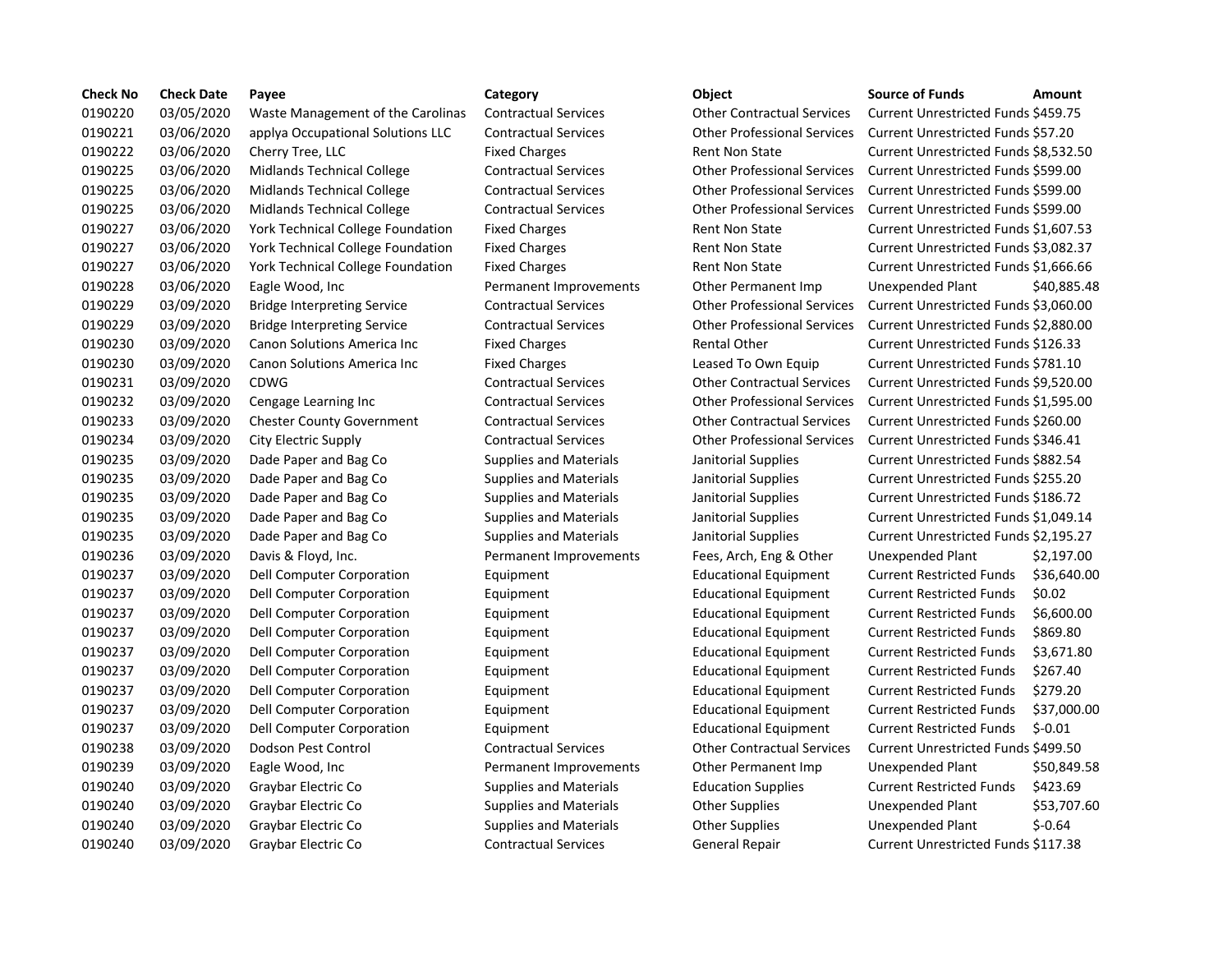| <b>Check No</b> | <b>Check Date</b> | Payee                             | Category                                             | Object                                                             | <b>Source of Funds</b>                   | Amount      |
|-----------------|-------------------|-----------------------------------|------------------------------------------------------|--------------------------------------------------------------------|------------------------------------------|-------------|
| 0190241         | 03/09/2020        | Richard H. Heckard CPA            | <b>Contractual Services</b>                          | <b>Other Professional Services</b>                                 | Current Unrestricted Funds \$1,040.00    |             |
| 0190242         | 03/09/2020        | Hudson Nissan of Charleston       | Equipment                                            | Motor Vehicle                                                      | <b>County Projects</b>                   | \$18,852.00 |
| 0190242         | 03/09/2020        | Hudson Nissan of Charleston       | Equipment                                            | <b>Motor Vehicle</b>                                               | <b>County Projects</b>                   | \$500.00    |
| 0190243         | 03/09/2020        | IData Incorporated                | <b>Contractual Services</b>                          | <b>Other Professional Services</b>                                 | Current Unrestricted Funds \$2,320.00    |             |
| 0190244         | 03/09/2020        | Interstate Supply Company Inc     | <b>Supplies and Materials</b>                        | Janitorial Supplies                                                | Current Unrestricted Funds \$135.98      |             |
| 0190245         | 03/09/2020        | Kwik Klean, Inc.                  | <b>Contractual Services</b>                          | <b>Other Professional Services</b>                                 | <b>Current Unrestricted Funds \$8.00</b> |             |
| 0190246         | 03/09/2020        | Mid-Carolina Ahec, Inc.           | <b>Contractual Services</b>                          | <b>Other Professional Services</b>                                 | Current Unrestricted Funds \$95.00       |             |
| 0190246         | 03/09/2020        | Mid-Carolina Ahec, Inc.           | <b>Contractual Services</b>                          | <b>Other Professional Services</b>                                 | Current Unrestricted Funds \$20.00       |             |
| 0190247         | 03/09/2020        | Presidio Technology Capital, LLC  | <b>Fixed Charges</b>                                 | Leased To Own Equip                                                | Current Unrestricted Funds \$1,844.38    |             |
| 0190248         | 03/09/2020        | Sign Techniques                   | <b>Contractual Services</b>                          | <b>Other Professional Services</b>                                 | Current Unrestricted Funds \$60.99       |             |
| 0190249         | 03/09/2020        | Siteone Landscape Supply, Llc     | <b>Supplies and Materials</b>                        | <b>Maintenance Supplies</b>                                        | Current Unrestricted Funds \$307.99      |             |
| 0190249         | 03/09/2020        | Siteone Landscape Supply, Llc     | <b>Supplies and Materials</b>                        | Maintenance Supplies                                               | Current Unrestricted Funds \$102.66      |             |
| 0190249         | 03/09/2020        | Siteone Landscape Supply, Llc     | <b>Supplies and Materials</b>                        | <b>Maintenance Supplies</b>                                        | Current Unrestricted Funds \$761.38      |             |
| 0190249         | 03/09/2020        | Siteone Landscape Supply, Llc     | <b>Supplies and Materials</b>                        | <b>Maintenance Supplies</b>                                        | Current Unrestricted Funds \$787.05      |             |
| 0190249         | 03/09/2020        | Siteone Landscape Supply, Llc     | <b>Supplies and Materials</b>                        | <b>Maintenance Supplies</b>                                        | Current Unrestricted Funds \$-273.75     |             |
| 0190250         | 03/09/2020        | <b>SKC Communications</b>         | Equipment                                            | <b>Educational Equipment</b>                                       | Current Restricted Funds \$-106.56       |             |
| 0190250         | 03/09/2020        | <b>SKC Communications</b>         | Equipment                                            | <b>Educational Equipment</b>                                       | <b>Current Restricted Funds</b>          | \$-206.98   |
| 0190250         | 03/09/2020        | <b>SKC Communications</b>         | <b>Fixed Charges</b>                                 | Rental Data Processing Equip Current Unrestricted Funds \$1,093.57 |                                          |             |
| 0190250         | 03/09/2020        | <b>SKC Communications</b>         | <b>Fixed Charges</b>                                 | Rental Data Processing Equip Current Unrestricted Funds \$943.44   |                                          |             |
| 0190250         | 03/09/2020        | <b>SKC Communications</b>         | <b>Supplies and Materials</b>                        | <b>Education Supplies</b>                                          | Current Restricted Funds \$-91.54        |             |
| 0190251         | 03/09/2020        | <b>Snipes</b>                     | <b>Supplies and Materials</b>                        | Janitorial Supplies                                                | Current Unrestricted Funds \$123.95      |             |
| 0190251         | 03/09/2020        | <b>Snipes</b>                     | <b>Supplies and Materials</b>                        | Janitorial Supplies                                                | Current Unrestricted Funds \$42.05       |             |
| 0190251         | 03/09/2020        | <b>Snipes</b>                     | <b>Supplies and Materials</b>                        | Janitorial Supplies                                                | Current Unrestricted Funds \$136.91      |             |
| 0190252         | 03/09/2020        | Society for Human Resource Mgt    | <b>Supplies and Materials</b>                        | <b>Education Supplies</b>                                          | Current Unrestricted Funds \$11,272.72   |             |
| 0190253         | 03/09/2020        | Staffmark                         | <b>Contractual Services</b>                          | <b>Other Contractual Services</b>                                  | Current Unrestricted Funds \$519.28      |             |
| 0190253         | 03/09/2020        | Staffmark                         | <b>Contractual Services</b>                          | <b>Other Contractual Services</b>                                  | Current Unrestricted Funds \$519.28      |             |
| 0190253         | 03/09/2020        | Staffmark                         | <b>Contractual Services</b>                          | <b>Other Contractual Services</b>                                  | Current Unrestricted Funds \$489.51      |             |
| 0190253         | 03/09/2020        | Staffmark                         | <b>Contractual Services</b>                          | <b>Other Contractual Services</b>                                  | Current Unrestricted Funds \$572.00      |             |
| 0190253         | 03/09/2020        | Staffmark                         | <b>Contractual Services</b>                          | <b>Other Contractual Services</b>                                  | Current Unrestricted Funds \$500.50      |             |
| 0190253         | 03/09/2020        | Staffmark                         | <b>Contractual Services</b>                          | <b>Other Contractual Services</b>                                  | Current Unrestricted Funds \$514.80      |             |
| 0190254         | 03/09/2020        | State Line Lighting               | <b>Supplies and Materials</b>                        | <b>Maintenance Supplies</b>                                        | Current Unrestricted Funds \$2,517.50    |             |
| 0190255         | 03/09/2020        | <b>TEAM Mechanical, LLC</b>       | <b>Contractual Services</b>                          | General Repair                                                     | Current Unrestricted Funds \$2,000.00    |             |
| 0190256         | 03/09/2020        | <b>US Patriot LLC</b>             | <b>Supplies and Materials</b>                        | <b>Clothing Supplies</b>                                           | Current Unrestricted Funds \$2,112.89    |             |
| 0190257         | 03/09/2020        | <b>West Group</b>                 | Equipment                                            | Library Books, Maps & Film                                         | Current Unrestricted Funds \$731.10      |             |
| 0190258         | 03/09/2020        | applya Occupational Solutions LLC | Op Revenue - Other Current Unres ARC PT BKGD DRG TST |                                                                    | Current Unrestricted Funds \$56.10       |             |
| 0190259         | 03/09/2020        | applya Occupational Solutions LLC | <b>Contractual Services</b>                          | <b>Other Professional Services</b>                                 | Current Unrestricted Funds \$392.70      |             |
| 0190260         | 03/09/2020        | Assessment Technologies Institute | Op Revenue - Other Current Unres ATI                 |                                                                    | Current Unrestricted Funds \$4,600.00    |             |
| 0190261         | 03/09/2020        | <b>Chester Rental Uniform</b>     | <b>Supplies and Materials</b>                        | <b>Clothing Supplies</b>                                           | Current Unrestricted Funds \$33.06       |             |
| 0190261         | 03/09/2020        | <b>Chester Rental Uniform</b>     | <b>Supplies and Materials</b>                        | <b>Clothing Supplies</b>                                           | Current Unrestricted Funds \$33.06       |             |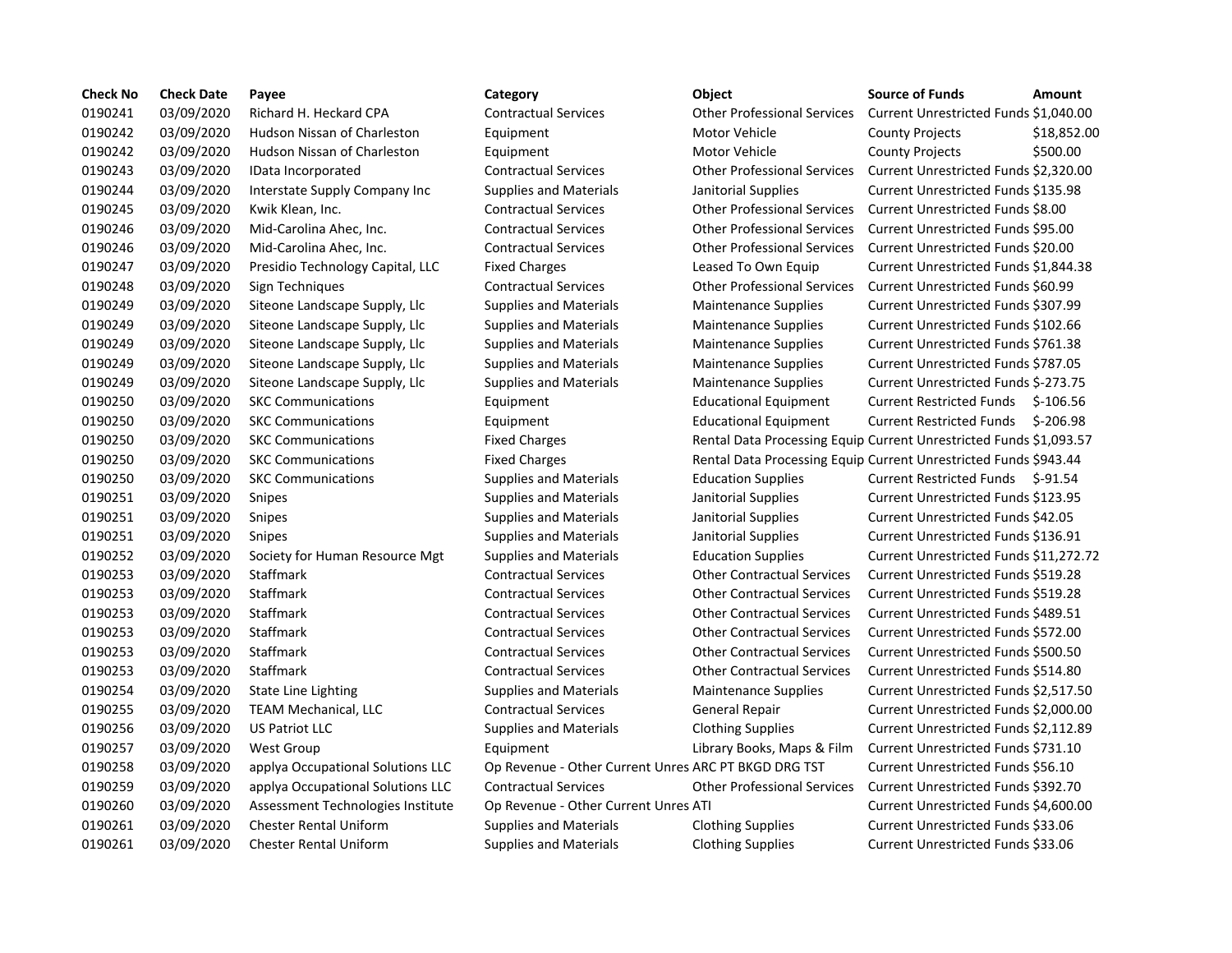| <b>Check No</b> | <b>Check Date</b> | Payee                               | Category                      | Object                             | <b>Source of Funds</b>               | Amount    |
|-----------------|-------------------|-------------------------------------|-------------------------------|------------------------------------|--------------------------------------|-----------|
| 0190261         | 03/09/2020        | <b>Chester Rental Uniform</b>       | <b>Supplies and Materials</b> | <b>Clothing Supplies</b>           | Current Unrestricted Funds \$33.06   |           |
| 0190261         | 03/09/2020        | <b>Chester Rental Uniform</b>       | <b>Supplies and Materials</b> | <b>Clothing Supplies</b>           | Current Unrestricted Funds \$33.06   |           |
| 0190261         | 03/09/2020        | <b>Chester Rental Uniform</b>       | <b>Current Liabilities</b>    | Uniform                            | Current Unrestricted Funds \$33.06   |           |
| 0190261         | 03/09/2020        | <b>Chester Rental Uniform</b>       | <b>Current Liabilities</b>    | Uniform                            | Current Unrestricted Funds \$33.06   |           |
| 0190261         | 03/09/2020        | <b>Chester Rental Uniform</b>       | <b>Current Liabilities</b>    | Uniform                            | Current Unrestricted Funds \$33.06   |           |
| 0190261         | 03/09/2020        | <b>Chester Rental Uniform</b>       | <b>Current Liabilities</b>    | Uniform                            | Current Unrestricted Funds \$33.06   |           |
| 0190262         | 03/09/2020        | Ellucian Inc                        | <b>Contractual Services</b>   | <b>Other Professional Services</b> | Current Unrestricted Funds \$106.50  |           |
| 0190263         | 03/09/2020        | <b>Grove Medical</b>                | <b>Supplies and Materials</b> | <b>Education Supplies</b>          | Current Unrestricted Funds \$76.85   |           |
| 0190264         | 03/09/2020        | Sysco Food Services of Charlotte Ll | <b>Supplies and Materials</b> | <b>Food Supplies</b>               | Current Unrestricted Funds \$-9.46   |           |
| 0190264         | 03/09/2020        | Sysco Food Services of Charlotte Ll | <b>Supplies and Materials</b> | <b>Food Supplies</b>               | Current Unrestricted Funds \$1,412.9 |           |
| 0190264         | 03/09/2020        | Sysco Food Services of Charlotte Ll | <b>Supplies and Materials</b> | <b>Food Supplies</b>               | Current Unrestricted Funds \$1,159.2 |           |
| 0190264         | 03/09/2020        | Sysco Food Services of Charlotte Ll | <b>Supplies and Materials</b> | <b>Food Supplies</b>               | Current Unrestricted Funds \$1,283.5 |           |
| 0190264         | 03/09/2020        | Sysco Food Services of Charlotte Ll | <b>Supplies and Materials</b> | <b>Food Supplies</b>               | Current Unrestricted Funds \$1,524.2 |           |
| 0190264         | 03/09/2020        | Sysco Food Services of Charlotte Ll | <b>Supplies and Materials</b> | <b>Food Supplies</b>               | Current Unrestricted Funds \$10.05   |           |
| 0190265         | 03/09/2020        | <b>Chester Rental Uniform</b>       | <b>Current Liabilities</b>    | Uniform                            | Current Unrestricted Funds \$14.00   |           |
| 0190265         | 03/09/2020        | <b>Chester Rental Uniform</b>       | <b>Current Liabilities</b>    | Uniform                            | Current Unrestricted Funds \$14.00   |           |
| 0190265         | 03/09/2020        | <b>Chester Rental Uniform</b>       | <b>Current Liabilities</b>    | Uniform                            | Current Unrestricted Funds \$14.00   |           |
| 0190265         | 03/09/2020        | <b>Chester Rental Uniform</b>       | <b>Current Liabilities</b>    | Uniform                            | Current Unrestricted Funds \$14.00   |           |
| 0190265         | 03/09/2020        | <b>Chester Rental Uniform</b>       | <b>Supplies and Materials</b> | <b>Clothing Supplies</b>           | Current Unrestricted Funds \$13.99   |           |
| 0190265         | 03/09/2020        | <b>Chester Rental Uniform</b>       | <b>Supplies and Materials</b> | <b>Clothing Supplies</b>           | Current Unrestricted Funds \$13.99   |           |
| 0190265         | 03/09/2020        | <b>Chester Rental Uniform</b>       | <b>Supplies and Materials</b> | <b>Clothing Supplies</b>           | Current Unrestricted Funds \$13.99   |           |
| 0190265         | 03/09/2020        | <b>Chester Rental Uniform</b>       | <b>Supplies and Materials</b> | <b>Clothing Supplies</b>           | Current Unrestricted Funds \$13.99   |           |
| 0190266         | 03/09/2020        | <b>Jrcert</b>                       | <b>Fixed Charges</b>          | Dues & Membership Fees             | Current Unrestricted Funds \$2,835.0 |           |
| 0190266         | 03/09/2020        | <b>Jrcert</b>                       | <b>Fixed Charges</b>          | Dues & Membership Fees             | Current Unrestricted Funds \$1,800.  |           |
| 0190267         | 03/10/2020        | Pickens Roofing and Sheet Metals, I | Permanent Improvements        | Other Permanent Imp                | <b>Current Restricted Funds</b>      | \$10,828  |
| 0190267         | 03/10/2020        | Pickens Roofing and Sheet Metals, I | Permanent Improvements        | Other Permanent Imp                | <b>County Projects</b>               | \$24,034  |
| 0190268         | 03/10/2020        | Stericycle Inc                      | <b>Contractual Services</b>   | <b>Other Professional Services</b> | Current Unrestricted Funds \$4.89    |           |
| 0190268         | 03/10/2020        | Stericycle Inc                      | <b>Contractual Services</b>   | <b>Other Professional Services</b> | Current Unrestricted Funds \$83.15   |           |
| 0190268         | 03/10/2020        | Stericycle Inc                      | <b>Contractual Services</b>   | <b>Other Professional Services</b> | Current Unrestricted Funds \$4.89    |           |
| 0190268         | 03/10/2020        | Stericycle Inc                      | <b>Contractual Services</b>   | <b>Other Professional Services</b> | Current Unrestricted Funds \$229.89  |           |
| 0190268         | 03/10/2020        | Stericycle Inc                      | <b>Contractual Services</b>   | <b>Other Professional Services</b> | Current Unrestricted Funds \$166.30  |           |
| 0190269         | 03/10/2020        | Brakefield At Riverwalk             | <b>Current Assets</b>         | <b>Prepaid Expenses</b>            | Current Unrestricted Funds \$-265.09 |           |
| 0190269         | 03/10/2020        | Brakefield At Riverwalk             | <b>Contractual Services</b>   | <b>Registration Fee</b>            | <b>Current Restricted Funds</b>      | \$465.00  |
| 0190270         | 03/10/2020        | Lake Junaluska Assembly, Inc.       | Travel                        | Travel                             | <b>Current Restricted Funds</b>      | \$514.80  |
| 0190270         | 03/10/2020        | Lake Junaluska Assembly, Inc.       | Travel                        | Travel                             | <b>Current Restricted Funds</b>      | \$1,618.8 |
| 0190270         | 03/10/2020        | Lake Junaluska Assembly, Inc.       | Travel                        | Travel                             | <b>Current Restricted Funds</b>      | \$41.18   |
| 0190270         | 03/10/2020        | Lake Junaluska Assembly, Inc.       | Travel                        | Travel                             | <b>Current Restricted Funds</b>      | \$150.00  |
| 0190270         | 03/10/2020        | Lake Junaluska Assembly, Inc.       | Travel                        | Travel                             | <b>Current Restricted Funds</b>      | \$76.75   |
| 0190270         | 03/10/2020        | Lake Junaluska Assembly, Inc.       | <b>Contractual Services</b>   | <b>Registration Fee</b>            | <b>Current Restricted Funds</b>      | \$500.00  |
|                 |                   |                                     |                               |                                    |                                      |           |

# 03/10/2020 Lake Junaluska Assembly, Inc. Contractual Services Registration Fee Current Restricted Funds \$500.00

| Object                             |
|------------------------------------|
| <b>Clothing Supplies</b>           |
| <b>Clothing Supplies</b>           |
| Uniform                            |
| Uniform                            |
| Uniform                            |
| Uniform                            |
| <b>Other Professional Services</b> |
| <b>Education Supplies</b>          |
| <b>Food Supplies</b>               |
| <b>Food Supplies</b>               |
| <b>Food Supplies</b>               |
| <b>Food Supplies</b>               |
| <b>Food Supplies</b>               |
| <b>Food Supplies</b>               |
| Uniform                            |
| Uniform                            |
| Uniform                            |
| Uniform                            |
| <b>Clothing Supplies</b>           |
| <b>Clothing Supplies</b>           |
| <b>Clothing Supplies</b>           |
| <b>Clothing Supplies</b>           |
| Dues & Membership Fees             |
| Dues & Membership Fees             |
| Other Permanent Imp                |
| Other Permanent Imp                |
| <b>Other Professional Services</b> |
| <b>Other Professional Services</b> |
| <b>Other Professional Services</b> |
| <b>Other Professional Services</b> |
| <b>Other Professional Services</b> |
| <b>Prepaid Expenses</b>            |
| <b>Registration Fee</b>            |
| Travel                             |
| Travel                             |
| Travel                             |
| Travel                             |
| Travel                             |
| Registration Fee                   |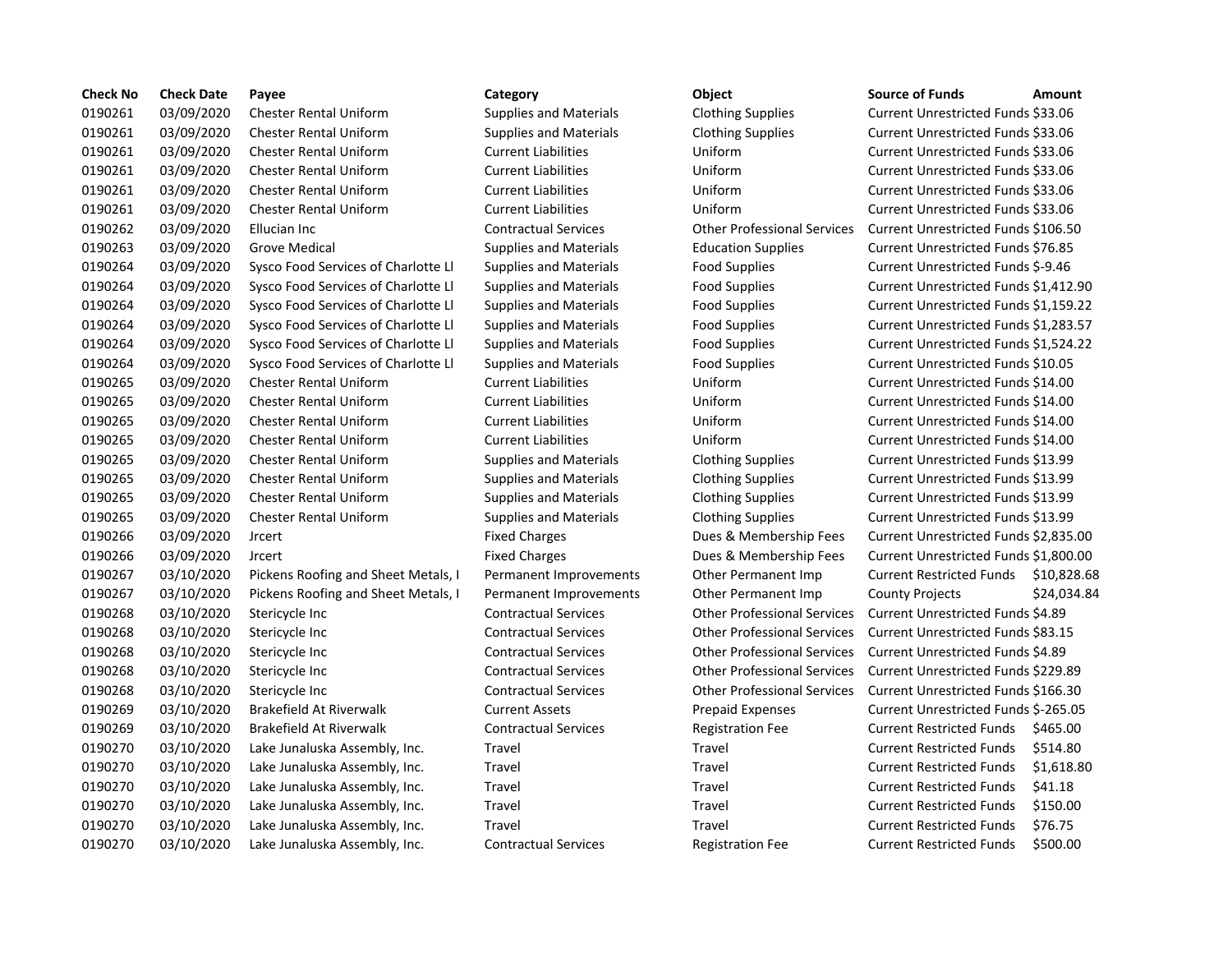| <b>Check No</b> | <b>Check Date</b> | Payee                               | Category                      | Object                             | <b>Source of Funds</b>                    | Amount      |
|-----------------|-------------------|-------------------------------------|-------------------------------|------------------------------------|-------------------------------------------|-------------|
| 0190270         | 03/10/2020        | Lake Junaluska Assembly, Inc.       | Travel                        | Travel                             | <b>Current Restricted Funds</b>           | \$134.32    |
| 0190270         | 03/10/2020        | Lake Junaluska Assembly, Inc.       | Travel                        | Travel                             | <b>Current Restricted Funds</b>           | \$36.04     |
| 0190270         | 03/10/2020        | Lake Junaluska Assembly, Inc.       | <b>Current Assets</b>         | <b>Prepaid Expenses</b>            | Current Unrestricted Funds \$-500.00      |             |
| 0190270         | 03/10/2020        | Lake Junaluska Assembly, Inc.       | Travel                        | Travel                             | <b>Current Restricted Funds</b>           | \$343.20    |
| 0190270         | 03/10/2020        | Lake Junaluska Assembly, Inc.       | Travel                        | Travel                             | <b>Current Restricted Funds</b>           | \$1,079.20  |
| 0190270         | 03/10/2020        | Lake Junaluska Assembly, Inc.       | Travel                        | Travel                             | <b>Current Restricted Funds</b>           | \$27.46     |
| 0190270         | 03/10/2020        | Lake Junaluska Assembly, Inc.       | Travel                        | Travel                             | <b>Current Restricted Funds</b>           | \$100.00    |
| 0190270         | 03/10/2020        | Lake Junaluska Assembly, Inc.       | Travel                        | Travel                             | <b>Current Restricted Funds</b>           | \$51.17     |
| 0190270         | 03/10/2020        | Lake Junaluska Assembly, Inc.       | Travel                        | Travel                             | <b>Current Restricted Funds</b>           | \$89.54     |
| 0190270         | 03/10/2020        | Lake Junaluska Assembly, Inc.       | Travel                        | Travel                             | <b>Current Restricted Funds</b>           | \$24.02     |
| 0190271         | 03/11/2020        | Graybar Electric Co                 | <b>Supplies and Materials</b> | <b>Education Supplies</b>          | <b>Current Restricted Funds</b>           | \$562.88    |
| 0190272         | 03/11/2020        | Pickens Roofing and Sheet Metals, I | Permanent Improvements        | Other Permanent Imp                | <b>County Projects</b>                    | \$33,762.45 |
| 0190273         | 03/12/2020        | Augusoft, Inc.                      | <b>Contractual Services</b>   | <b>Other Professional Services</b> | Current Unrestricted Funds \$30,391.50    |             |
| 0190274         | 03/12/2020        | Best Rent A Car                     | Travel                        | Travel                             | Current Unrestricted Funds \$118.77       |             |
| 0190274         | 03/12/2020        | Best Rent A Car                     | Travel                        | Travel                             | Current Unrestricted Funds \$128.99       |             |
| 0190274         | 03/12/2020        | Best Rent A Car                     | Travel                        | Travel                             | Current Unrestricted Funds \$118.77       |             |
| 0190274         | 03/12/2020        | Best Rent A Car                     | Travel                        | Travel                             | Current Unrestricted Funds \$79.18        |             |
| 0190274         | 03/12/2020        | <b>Best Rent A Car</b>              | <b>Travel</b>                 | Travel                             | Current Unrestricted Funds \$83.19        |             |
| 0190274         | 03/12/2020        | Best Rent A Car                     | <b>Travel</b>                 | Travel                             | Current Unrestricted Funds \$57.33        |             |
| 0190274         | 03/12/2020        | Best Rent A Car                     | Travel                        | Travel                             | Current Unrestricted Funds \$126.83       |             |
| 0190274         | 03/12/2020        | Best Rent A Car                     | <b>Travel</b>                 | Travel                             | Current Unrestricted Funds \$95.31        |             |
| 0190274         | 03/12/2020        | Best Rent A Car                     | Travel                        | Travel                             | Current Unrestricted Funds \$131.11       |             |
| 0190274         | 03/12/2020        | Best Rent A Car                     | Travel                        | Travel                             | Current Unrestricted Funds \$123.59       |             |
| 0190274         | 03/12/2020        | Best Rent A Car                     | Travel                        | Travel                             | Current Unrestricted Funds \$79.18        |             |
| 0190274         | 03/12/2020        | Best Rent A Car                     | Travel                        | Travel                             | Current Unrestricted Funds \$158.36       |             |
| 0190274         | 03/12/2020        | Best Rent A Car                     | Travel                        | Travel                             | Current Unrestricted Funds \$41.20        |             |
| 0190274         | 03/12/2020        | Best Rent A Car                     | Travel                        | Travel                             | Current Unrestricted Funds \$79.18        |             |
| 0190274         | 03/12/2020        | <b>Best Rent A Car</b>              | Travel                        | Travel                             | Current Unrestricted Funds \$79.18        |             |
| 0190274         | 03/12/2020        | <b>Best Rent A Car</b>              | Travel                        | Travel                             | <b>Current Unrestricted Funds \$55.86</b> |             |
| 0190275         | 03/12/2020        | <b>Chester County Government</b>    | <b>Contractual Services</b>   | <b>Other Contractual Services</b>  | Current Unrestricted Funds \$260.00       |             |
| 0190276         | 03/12/2020        | Unifirst Corporation                | <b>Contractual Services</b>   | <b>Other Professional Services</b> | Current Unrestricted Funds \$134.79       |             |
| 0190278         | 03/12/2020        | American Dental Assoc               | <b>Fixed Charges</b>          | Dues & Membership Fees             | Current Unrestricted Funds \$3,735.00     |             |
| 0190278         | 03/12/2020        | American Dental Assoc               | <b>Fixed Charges</b>          | Dues & Membership Fees             | Current Unrestricted Funds \$4,535.00     |             |
| 0190279         | 03/12/2020        | Boykin and Davis Llc                | <b>Contractual Services</b>   | Legal Services                     | Current Unrestricted Funds \$1,450.00     |             |
| 0190280         | 03/13/2020        | All World Tires                     | <b>Contractual Services</b>   | Motor Vehicle Repair               | Current Unrestricted Funds \$282.00       |             |
| 0190281         | 03/13/2020        | Graybar Electric Co                 | <b>Contractual Services</b>   | <b>General Repair</b>              | Current Unrestricted Funds \$150.97       |             |
| 0190281         | 03/13/2020        | Graybar Electric Co                 | <b>Contractual Services</b>   | General Repair                     | Current Unrestricted Funds \$290.86       |             |
| 0190282         | 03/13/2020        | LABRepCo LLC                        | <b>Supplies and Materials</b> | <b>Education Supplies</b>          | Current Unrestricted Funds \$1,594.00     |             |
| 0190282         | 03/13/2020        | LABRepCo LLC                        | <b>Supplies and Materials</b> | <b>Education Supplies</b>          | Current Unrestricted Funds \$485.00       |             |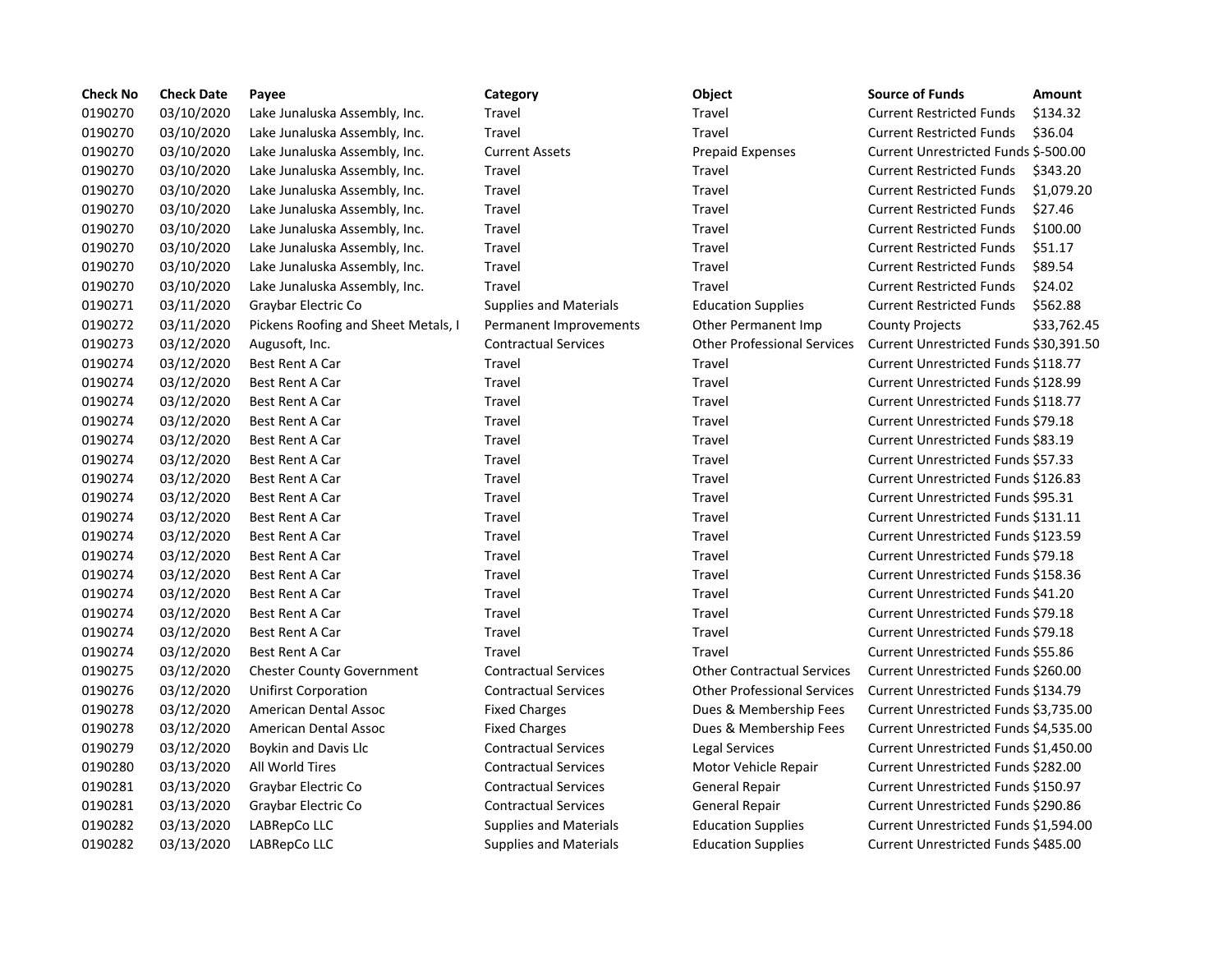| <b>Check No</b> | <b>Check Date</b> | Payee                                | Category                      | Object                             | <b>Source of Funds</b>               | Amount    |
|-----------------|-------------------|--------------------------------------|-------------------------------|------------------------------------|--------------------------------------|-----------|
| 0190283         | 03/13/2020        | RCI of SC Inc.                       | Permanent Improvements        | Fees, Arch, Eng & Other            | Unexpended Plant                     | \$540.00  |
| 0190283         | 03/13/2020        | RCI of SC Inc.                       | Permanent Improvements        | Reimbursables                      | Unexpended Plant                     | \$172.50  |
| 0190284         | 03/13/2020        | Sign Techniques                      | <b>Contractual Services</b>   | <b>Other Professional Services</b> | Current Unrestricted Funds \$23.54   |           |
| 0190285         | 03/13/2020        | <b>TG&amp;R Landscape Group</b>      | <b>Contractual Services</b>   | <b>Other Professional Services</b> | Current Unrestricted Funds \$3,845.0 |           |
| 0190285         | 03/13/2020        | <b>TG&amp;R Landscape Group</b>      | <b>Contractual Services</b>   | <b>Other Professional Services</b> | Current Unrestricted Funds \$1,290.0 |           |
| 0190286         | 03/13/2020        | Watson Tate Savory Architects Inc    | Permanent Improvements        | Fees, Arch, Eng & Other            | Unexpended Plant                     | \$7,808.7 |
| 0190286         | 03/13/2020        | Watson Tate Savory Architects Inc    | Permanent Improvements        | Reimbursables                      | Unexpended Plant                     | \$154.41  |
| 0190288         | 03/13/2020        | <b>Business Card</b>                 | Travel                        | In State Lodging                   | Current Unrestricted Funds \$263.64  |           |
| 0190288         | 03/13/2020        | <b>Business Card</b>                 | Travel                        | In State Lodging                   | Current Unrestricted Funds \$310.67  |           |
| 0190288         | 03/13/2020        | <b>Business Card</b>                 | Travel                        | In State Lodging                   | Current Unrestricted Funds \$299.64  |           |
| 0190288         | 03/13/2020        | <b>Business Card</b>                 | Travel                        | In State Lodging                   | Current Unrestricted Funds \$387.96  |           |
| 0190288         | 03/13/2020        | <b>Business Card</b>                 | Travel                        | In State Lodging                   | Current Unrestricted Funds \$284.64  |           |
| 0190288         | 03/13/2020        | <b>Business Card</b>                 | Travel                        | In State Lodging                   | Current Unrestricted Funds \$263.64  |           |
| 0190288         | 03/13/2020        | <b>Business Card</b>                 | Travel                        | In State Lodging                   | Current Unrestricted Funds \$342.70  |           |
| 0190288         | 03/13/2020        | <b>Business Card</b>                 | Travel                        | In State Lodging                   | Current Unrestricted Funds \$310.67  |           |
| 0190288         | 03/13/2020        | <b>Business Card</b>                 | <b>Travel</b>                 | Out of State Lodging               | Current Unrestricted Funds \$672.35  |           |
| 0190288         | 03/13/2020        | <b>Business Card</b>                 | <b>Contractual Services</b>   | <b>Other Contractual Services</b>  | Current Unrestricted Funds \$831.87  |           |
| 0190289         | 03/13/2020        | <b>Chester Metropolitan District</b> | <b>Contractual Services</b>   | <b>Utilities</b>                   | Current Unrestricted Funds \$779.09  |           |
| 0190290         | 03/13/2020        | Insurance Reserve Fund               | <b>Fixed Charges</b>          | <b>Insurance Non-State</b>         | Current Unrestricted Funds \$147.75  |           |
| 0190294         | 03/17/2020        | American Airlines, Inc.              | Travel                        | Out of State Air Trans             | Current Restricted Funds \$404.35    |           |
| 0190294         | 03/17/2020        | American Airlines, Inc.              | Travel                        | Out of State Air Trans             | Current Unrestricted Funds \$384.65  |           |
| 0190294         | 03/17/2020        | American Airlines, Inc.              | Travel                        | In State Lodging                   | Current Unrestricted Funds \$15.00   |           |
| 0190294         | 03/17/2020        | American Airlines, Inc.              | Travel                        | In State Lodging                   | Current Unrestricted Funds \$15.00   |           |
| 0190294         | 03/17/2020        | American Airlines, Inc.              | Travel                        | In State Lodging                   | Current Unrestricted Funds \$15.00   |           |
| 0190294         | 03/17/2020        | American Airlines, Inc.              | Travel                        | Out of State Air Trans             | Current Unrestricted Funds \$687.81  |           |
| 0190294         | 03/17/2020        | American Airlines, Inc.              | Travel                        | Out of State Air Trans             | Current Unrestricted Funds \$687.81  |           |
| 0190294         | 03/17/2020        | American Airlines, Inc.              | Travel                        | Out of State Air Trans             | Current Unrestricted Funds \$363.14  |           |
| 0190295         | 03/17/2020        | <b>Bank of America</b>               | <b>Current Liabilities</b>    | A/P Bank of America                | Current Unrestricted Funds \$174,42  |           |
| 0190296         | 03/18/2020        | <b>Bridge Interpreting Service</b>   | <b>Contractual Services</b>   | <b>Other Professional Services</b> | Current Unrestricted Funds \$3,060.0 |           |
| 0190297         | 03/18/2020        | Campus Works, Inc.                   | <b>Contractual Services</b>   | <b>Other Professional Services</b> | Current Unrestricted Funds \$16,892  |           |
| 0190298         | 03/18/2020        | Canon Solutions America Inc          | <b>Supplies and Materials</b> | Photocopy Supplies                 | Current Unrestricted Funds \$10.26   |           |
| 0190298         | 03/18/2020        | Canon Solutions America Inc          | <b>Supplies and Materials</b> | Photocopy Supplies                 | Current Unrestricted Funds \$170.64  |           |
| 0190298         | 03/18/2020        | Canon Solutions America Inc          | <b>Fixed Charges</b>          | Leased To Own Equip                | Current Unrestricted Funds \$128.23  |           |
| 0190298         | 03/18/2020        | Canon Solutions America Inc          | <b>Fixed Charges</b>          | Leased To Own Equip                | Current Unrestricted Funds \$242.59  |           |
| 0190298         | 03/18/2020        | Canon Solutions America Inc          | <b>Fixed Charges</b>          | Leased To Own Equip                | Current Unrestricted Funds \$1,189.7 |           |
| 0190298         | 03/18/2020        | Canon Solutions America Inc          | <b>Fixed Charges</b>          | Leased To Own Equip                | Current Unrestricted Funds \$301.75  |           |
| 0190298         | 03/18/2020        | Canon Solutions America Inc          | <b>Fixed Charges</b>          | Leased To Own Equip                | Current Unrestricted Funds \$568.95  |           |
| 0190298         | 03/18/2020        | Canon Solutions America Inc          | <b>Fixed Charges</b>          | Leased To Own Equip                | Current Unrestricted Funds \$177.68  |           |
| 0190298         | 03/18/2020        | Canon Solutions America Inc          | <b>Fixed Charges</b>          | Leased To Own Equip                | Current Unrestricted Funds \$409.06  |           |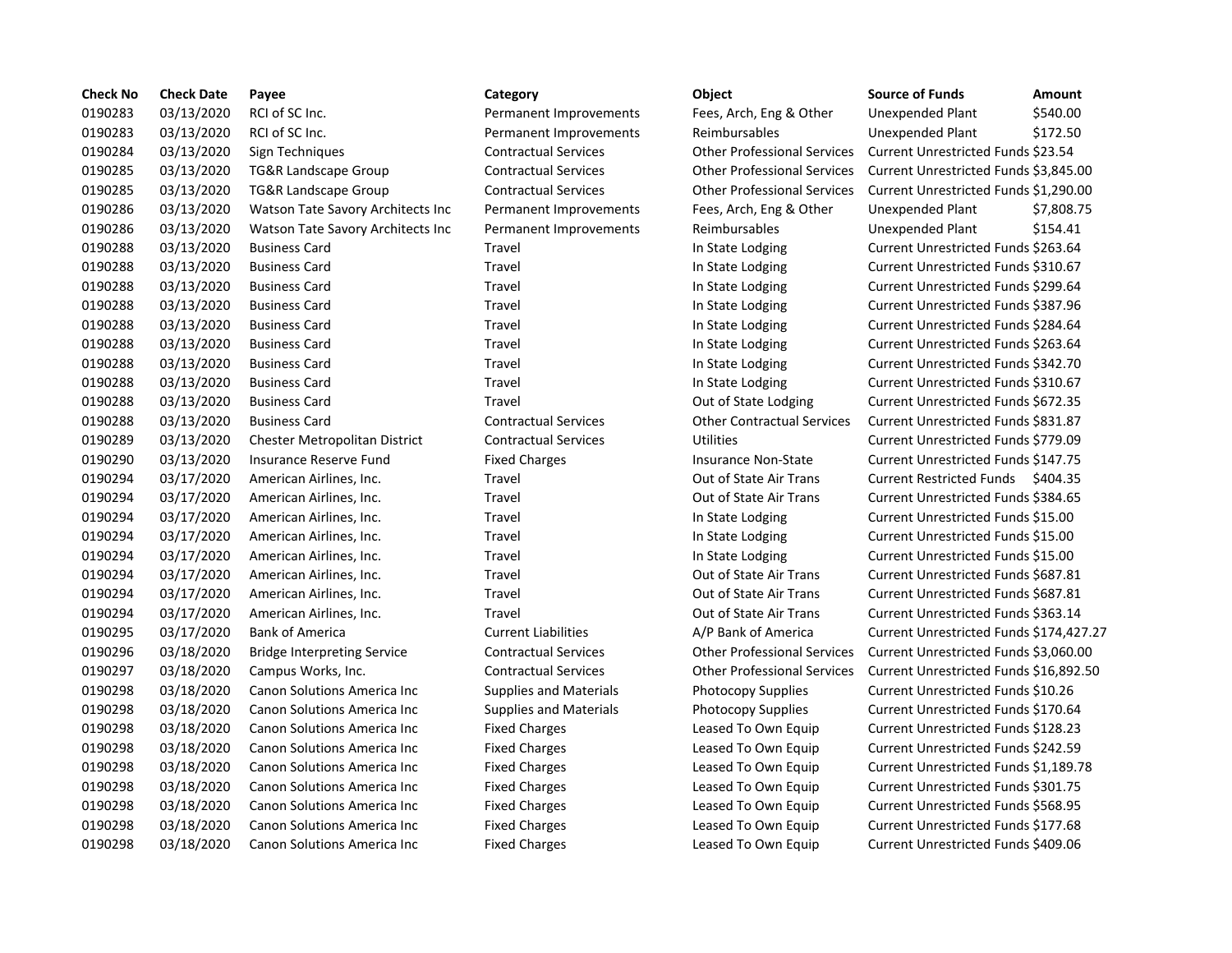| <b>Check No</b> | <b>Check Date</b> | Payee                               | Category                      | Object                             | <b>Source of Funds</b><br>Amount           |
|-----------------|-------------------|-------------------------------------|-------------------------------|------------------------------------|--------------------------------------------|
| 0190298         | 03/18/2020        | Canon Solutions America Inc         | <b>Fixed Charges</b>          | Leased To Own Equip                | Current Unrestricted Funds \$251.94        |
| 0190298         | 03/18/2020        | Canon Solutions America Inc         | <b>Fixed Charges</b>          | Leased To Own Equip                | <b>Current Unrestricted Funds \$342.62</b> |
| 0190298         | 03/18/2020        | Canon Solutions America Inc         | <b>Fixed Charges</b>          | Leased To Own Equip                | Current Unrestricted Funds \$241.93        |
| 0190298         | 03/18/2020        | Canon Solutions America Inc         | <b>Fixed Charges</b>          | Leased To Own Equip                | Current Unrestricted Funds \$15.90         |
| 0190298         | 03/18/2020        | Canon Solutions America Inc         | <b>Fixed Charges</b>          | Leased To Own Equip                | Current Unrestricted Funds \$98.73         |
| 0190298         | 03/18/2020        | Canon Solutions America Inc         | <b>Fixed Charges</b>          | Leased To Own Equip                | Current Unrestricted Funds \$274.87        |
| 0190298         | 03/18/2020        | Canon Solutions America Inc         | <b>Fixed Charges</b>          | Leased To Own Equip                | Current Unrestricted Funds \$854.59        |
| 0190298         | 03/18/2020        | Canon Solutions America Inc         | <b>Fixed Charges</b>          | Leased To Own Equip                | Current Unrestricted Funds \$54.60         |
| 0190298         | 03/18/2020        | Canon Solutions America Inc         | <b>Fixed Charges</b>          | Leased To Own Equip                | Current Unrestricted Funds \$142.04        |
| 0190298         | 03/18/2020        | <b>Canon Solutions America Inc.</b> | <b>Fixed Charges</b>          | Leased To Own Equip                | Current Unrestricted Funds \$453.06        |
| 0190299         | 03/18/2020        | Carolina Landscape Supplies Inc.    | <b>Supplies and Materials</b> | <b>Maintenance Supplies</b>        | Current Unrestricted Funds \$1,362.8       |
| 0190300         | 03/18/2020        | <b>Chester County Government</b>    | <b>Contractual Services</b>   | <b>Other Contractual Services</b>  | Current Unrestricted Funds \$230.00        |
| 0190301         | 03/18/2020        | Cook and Boardman, Llc              | <b>Supplies and Materials</b> | <b>Other Supplies</b>              | Unexpended Plant<br>\$1,211.8              |
| 0190302         | 03/18/2020        | Dais, Inc. D/B/A Regroup            | <b>Contractual Services</b>   | <b>Other Contractual Services</b>  | Current Unrestricted Funds \$5,931.0       |
| 0190303         | 03/18/2020        | Graybar Electric Co                 | <b>Supplies and Materials</b> | <b>Other Supplies</b>              | \$37,842<br>Unexpended Plant               |
| 0190304         | 03/18/2020        | HelpSystems LLC                     | <b>Contractual Services</b>   | <b>Other Contractual Services</b>  | Current Unrestricted Funds \$1,251.        |
| 0190304         | 03/18/2020        | HelpSystems LLC                     | <b>Contractual Services</b>   | <b>Other Contractual Services</b>  | Current Unrestricted Funds \$936.05        |
| 0190305         | 03/18/2020        | IData Incorporated                  | <b>Contractual Services</b>   | <b>Other Professional Services</b> | Current Unrestricted Funds \$135.00        |
| 0190306         | 03/18/2020        | Interstate Supply Company Inc       | <b>Supplies and Materials</b> | Janitorial Supplies                | Current Unrestricted Funds \$470.01        |
| 0190307         | 03/18/2020        | Jenny Linich Real Estate, LLC       | <b>Contractual Services</b>   | <b>Other Professional Services</b> | Current Unrestricted Funds \$3,425.0       |
| 0190308         | 03/18/2020        | <b>Porter Paints</b>                | <b>Contractual Services</b>   | General Repair                     | Current Unrestricted Funds \$137.28        |
| 0190309         | 03/18/2020        | Pye-Baker Fire & Safety, LLC        | <b>Contractual Services</b>   | <b>Other Professional Services</b> | Current Unrestricted Funds \$326.34        |
| 0190310         | 03/18/2020        | Thomas A. Shoats                    | <b>Contractual Services</b>   | <b>Other Professional Services</b> | Current Unrestricted Funds \$700.00        |
| 0190311         | 03/18/2020        | Software House International Corp   | <b>Contractual Services</b>   | <b>Other Professional Services</b> | Current Unrestricted Funds \$41,496        |
| 0190311         | 03/18/2020        | Software House International Corp   | <b>Contractual Services</b>   | <b>Other Professional Services</b> | Current Unrestricted Funds \$4,263.        |
| 0190311         | 03/18/2020        | Software House International Corp   | <b>Contractual Services</b>   | <b>Other Professional Services</b> | Current Unrestricted Funds \$2,192.        |
| 0190311         | 03/18/2020        | Software House International Corp   | <b>Contractual Services</b>   | <b>Other Professional Services</b> | Current Unrestricted Funds \$3,685.3       |
| 0190311         | 03/18/2020        | Software House International Corp   | <b>Contractual Services</b>   | <b>Other Professional Services</b> | Current Unrestricted Funds \$1,920.9       |
| 0190312         | 03/18/2020        | Staffmark                           | <b>Contractual Services</b>   | <b>Other Contractual Services</b>  | Current Unrestricted Funds \$519.28        |
| 0190313         | 03/18/2020        | Stericycle Inc                      | <b>Contractual Services</b>   | <b>Other Professional Services</b> | Current Unrestricted Funds \$166.30        |
| 0190313         | 03/18/2020        | Stericycle Inc                      | <b>Contractual Services</b>   | <b>Other Professional Services</b> | Current Unrestricted Funds \$229.89        |
| 0190313         | 03/18/2020        | Stericycle Inc                      | <b>Contractual Services</b>   | <b>Other Professional Services</b> | Current Unrestricted Funds \$83.15         |
| 0190313         | 03/18/2020        | Stericycle Inc                      | <b>Contractual Services</b>   | <b>Other Professional Services</b> | Current Unrestricted Funds \$4.89          |
| 0190313         | 03/18/2020        | Stericycle Inc                      | <b>Contractual Services</b>   | <b>Other Professional Services</b> | Current Unrestricted Funds \$4.89          |
| 0190314         | 03/18/2020        | United Air Filter Company           | <b>Supplies and Materials</b> | <b>Maintenance Supplies</b>        | Current Unrestricted Funds \$1,644.6       |
| 0190315         | 03/18/2020        | <b>US Patriot LLC</b>               | <b>Supplies and Materials</b> | <b>Clothing Supplies</b>           | Current Unrestricted Funds \$93.09         |
| 0190315         | 03/18/2020        | <b>US Patriot LLC</b>               | <b>Supplies and Materials</b> | <b>Clothing Supplies</b>           | Current Unrestricted Funds \$176.44        |
| 0190315         | 03/18/2020        | <b>US Patriot LLC</b>               | <b>Supplies and Materials</b> | <b>Clothing Supplies</b>           | Current Unrestricted Funds \$726.84        |
| 0190316         | 03/18/2020        | Watson Tate Savory Architects Inc   | Permanent Improvements        | Reimbursables                      | \$231.47<br>Unexpended Plant               |

# Fixed Charges **12020 Canon Solutions America Inc.** Current Unrestricted Funds \$251.94 Fixed Charges **12002 Canon Solutions America Inc.** Current Unrestricted Funds \$342.62 Fixed Charges **12020 Canon Solutions America Inc.** Current Unrestricted Funds \$241.93 Fixed Charges **12.2020** Charges Leased To Own Equip Current Unrestricted Funds \$15.90 Fixed Charges **12020 Canon Solutions America** Leased To Own Equip Current Unrestricted Funds \$98.73 Fixed Charges **12020 Canon Solutions America Inc.** Current Unrestricted Funds \$274.87 Fixed Charges **12002 Canon Solutions America Inc.** Current Unrestricted Funds \$854.59 Fixed Charges **12020 Canon Solutions America Inc.** Current Unrestricted Funds \$54.60 Fixed Charges **12002 Canon Solutions America Inc.** Current Unrestricted Funds \$142.04 Fixed Charges **1200 Canon Solutions America Inc.** Current Unrestricted Funds \$453.06 0190299 03/18/2020 Carolina Landscape Supplies Inc. Supplies and Materials Maintenance Supplies Current Unrestricted Funds \$1,362.80 0190300 03/18/2020 Chester County Government Contractual Services Other Contractual Services Current Unrestricted Funds \$230.00 Supplies and Materials **Communist Content Control** Cher Supplies **Control** Content Content Assemble Supplies Unexpended Plant 0190302 03/18/2020 Dais, Inc. D/B/A Regroup Contractual Services Other Contractual Services Current Unrestricted Funds \$5,931.00 Supplies and Materials **Other Supplies Community** Conservation Unexpended Plant 537,842.00 0190304 03/18/2020 HelpSystems LLC Contractual Services Other Contractual Services Current Unrestricted Funds \$1,251.00 0190304 03/18/2020 HelpSystems LLC Contractual Services Other Contractual Services Current Unrestricted Funds \$936.05 0190305 03/18/2020 IData Incorporated Contractual Services Other Professional Services Current Unrestricted Funds \$135.00 0190306 03/18/2020 Interstate Supply Company Inc Supplies and Materials Janitorial Supplies Current Unrestricted Funds \$470.01 0190307 03/18/2020 Jenny Linich Real Estate, LLC Contractual Services Other Professional Services Current Unrestricted Funds \$3,425.00 0190308 03/18/2020 Porter Paints Contractual Services General Repair Current Unrestricted Funds \$137.28 0190309 03/18/2020 Pye-Baker Fire & Safety, LLC Contractual Services Other Professional Services Current Unrestricted Funds \$326.34 0190310 03/18/2020 Thomas A. Shoats Contractual Services Other Professional Services Current Unrestricted Funds \$700.00 0190311 03/18/2020 Software House International Corp Contractual Services Other Professional Services Current Unrestricted Funds \$41,496.00 0190311 03/18/2020 Software House International Corp Contractual Services Other Professional Services Current Unrestricted Funds \$4,263.00 0190311 03/18/2020 Software House International Corp Contractual Services Other Professional Services Current Unrestricted Funds \$2,192.00 0190311 03/18/2020 Software House International Corp Contractual Services Other Professional Services Current Unrestricted Funds \$3,685.32 0190311 03/18/2020 Software House International Corp Contractual Services Other Professional Services Current Unrestricted Funds \$1,920.96 0190312 03/18/2020 Staffmark Contractual Services Other Contractual Services Current Unrestricted Funds \$519.28 0190313 03/18/2020 Stericycle Inc Contractual Services Other Professional Services Current Unrestricted Funds \$166.30 0190313 03/18/2020 Stericycle Inc Contractual Services Other Professional Services Current Unrestricted Funds \$229.89 0190313 03/18/2020 Stericycle Inc Contractual Services Other Professional Services Current Unrestricted Funds \$83.15 0190313 03/18/2020 Stericycle Inc Contractual Services Other Professional Services Current Unrestricted Funds \$4.89 0190313 03/18/2020 Stericycle Inc Contractual Services Other Professional Services Current Unrestricted Funds \$4.89 0190314 03/18/2020 United Air Filter Company Supplies and Materials Maintenance Supplies Current Unrestricted Funds \$1,644.67 Supplies and Materials **Clothing Supplies** Current Unrestricted Funds \$93.09 Supplies and Materials **Clothing Supplies Current Unrestricted Funds \$176.44** Supplies and Materials **Clothing Supplies Current Unrestricted Funds \$726.84**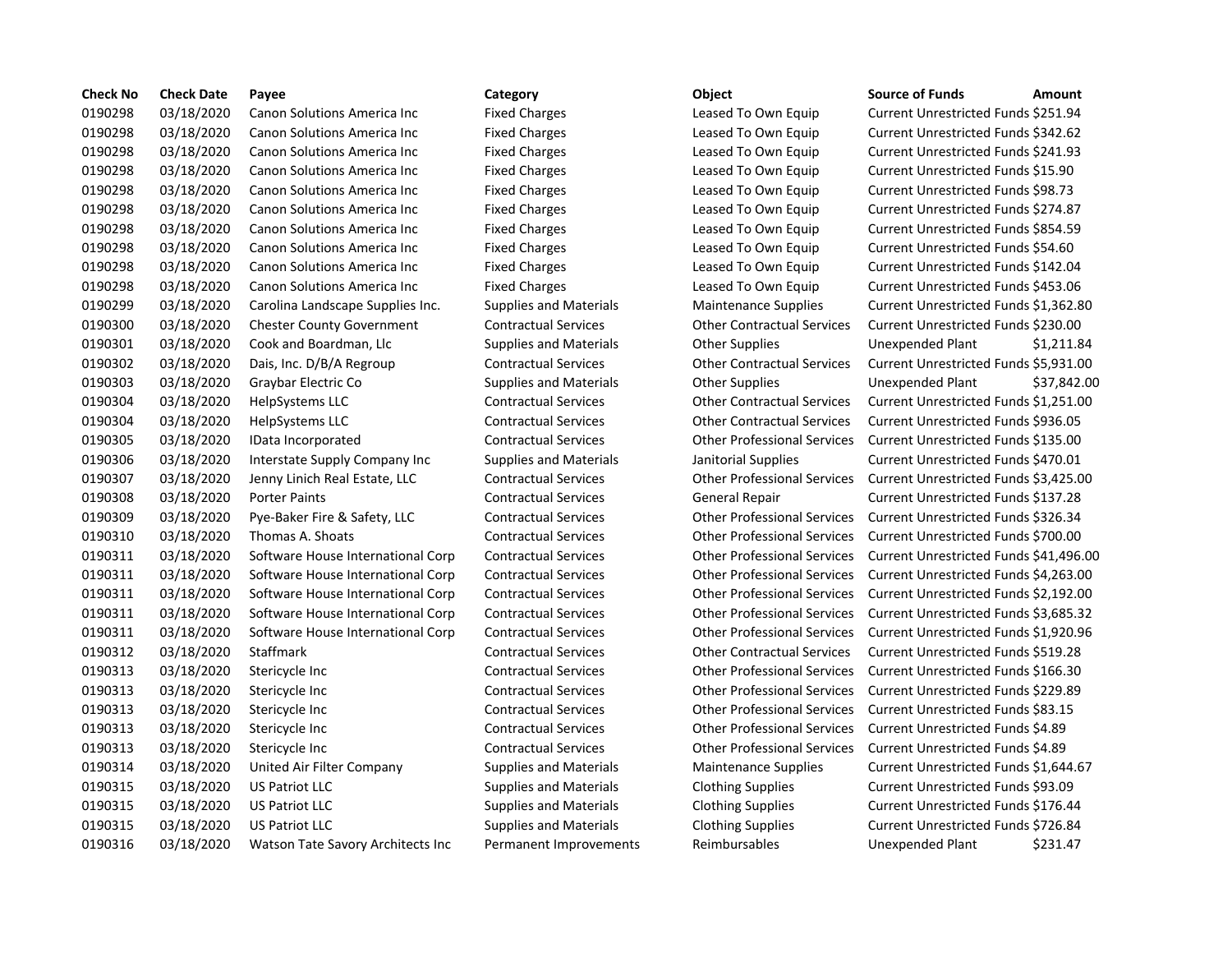| <b>Check No</b> | <b>Check Date</b> | Payee                             | Category                      | Object                             | <b>Source of Funds</b>               | Amount    |
|-----------------|-------------------|-----------------------------------|-------------------------------|------------------------------------|--------------------------------------|-----------|
| 0190316         | 03/18/2020        | Watson Tate Savory Architects Inc | Permanent Improvements        | Fees, Arch, Eng & Other            | Unexpended Plant                     | \$7,808.7 |
| 0190317         | 03/18/2020        | <b>Wilson Nursery</b>             | <b>Supplies and Materials</b> | <b>Maintenance Supplies</b>        | Current Unrestricted Funds \$154.08  |           |
| 0190318         | 03/18/2020        | Youvisit Llc                      | <b>Contractual Services</b>   | <b>Other Professional Services</b> | Current Unrestricted Funds \$1,403.  |           |
| 0190321         | 03/25/2020        | <b>Business Card</b>              | Travel                        | Out of State Lodging               | Current Unrestricted Funds \$488.32  |           |
| 0190321         | 03/25/2020        | <b>Business Card</b>              | Travel                        | Out of State Lodging               | Current Unrestricted Funds \$488.32  |           |
| 0190321         | 03/25/2020        | <b>Business Card</b>              | Travel                        | Out of State Lodging               | Current Unrestricted Funds \$688.16  |           |
| 0190321         | 03/25/2020        | <b>Business Card</b>              | Travel                        | In State Lodging                   | Current Unrestricted Funds \$22.39   |           |
| 0190321         | 03/25/2020        | <b>Business Card</b>              | Travel                        | In State Lodging                   | Current Unrestricted Funds \$277.74  |           |
| 0190321         | 03/25/2020        | <b>Business Card</b>              | Travel                        | In State Lodging                   | Current Unrestricted Funds \$416.61  |           |
| 0190321         | 03/25/2020        | <b>Business Card</b>              | Travel                        | In State Lodging                   | Current Unrestricted Funds \$135.42  |           |
| 0190321         | 03/25/2020        | <b>Business Card</b>              | Travel                        | Out of State Lodging               | Current Unrestricted Funds \$425.26  |           |
| 0190321         | 03/25/2020        | <b>Business Card</b>              | Travel                        | Out of State Lodging               | Current Unrestricted Funds \$-342.70 |           |
| 0190321         | 03/25/2020        | <b>Business Card</b>              | Travel                        | Out of State Lodging               | Current Unrestricted Funds \$-72.00  |           |
| 0190321         | 03/25/2020        | <b>Business Card</b>              | Travel                        | Out of State Lodging               | <b>Current Restricted Funds</b>      | \$857.00  |
| 0190321         | 03/25/2020        | <b>Business Card</b>              | Travel                        | Out of State Lodging               | <b>Current Restricted Funds</b>      | \$857.00  |
| 0190322         | 03/25/2020        | City of Rock Hill                 | <b>Supplies and Materials</b> | Fuel                               | Current Unrestricted Funds \$740.57  |           |
| 0190322         | 03/25/2020        | City of Rock Hill                 | <b>Supplies and Materials</b> | Fuel                               | Current Unrestricted Funds \$229.24  |           |
| 0190323         | 03/25/2020        | The Honey Baked Ham Co #1543      | <b>Fixed Charges</b>          | Dues & Membership Fees             | Current Unrestricted Funds \$152.83  |           |
| 0190323         | 03/25/2020        | The Honey Baked Ham Co #1543      | <b>Fixed Charges</b>          | Dues & Membership Fees             | Current Unrestricted Funds \$13.98   |           |
| 0190323         | 03/25/2020        | The Honey Baked Ham Co #1543      | <b>Fixed Charges</b>          | Dues & Membership Fees             | Current Unrestricted Funds \$10.00   |           |
| 0190323         | 03/25/2020        | The Honey Baked Ham Co #1543      | <b>Fixed Charges</b>          | Dues & Membership Fees             | Current Unrestricted Funds \$-0.01   |           |
| 0190324         | 03/25/2020        | Interstate Supply Company Inc     | <b>Supplies and Materials</b> | Janitorial Supplies                | Current Unrestricted Funds \$6,740.7 |           |
| 0190325         | 03/25/2020        | Angela L. Masters                 | <b>Contractual Services</b>   | <b>Other Professional Services</b> | Current Unrestricted Funds \$1,550.0 |           |
| 0190325         | 03/25/2020        | Angela L. Masters                 | <b>Contractual Services</b>   | <b>Other Professional Services</b> | Current Unrestricted Funds \$775.00  |           |
| 0190326         | 03/25/2020        | McAlister's Deli                  | <b>Fixed Charges</b>          | Dues & Membership Fees             | Current Unrestricted Funds \$149.63  |           |
| 0190326         | 03/25/2020        | McAlister's Deli                  | <b>Fixed Charges</b>          | Dues & Membership Fees             | Current Unrestricted Funds \$15.00   |           |
| 0190326         | 03/25/2020        | McAlister's Deli                  | <b>Fixed Charges</b>          | Dues & Membership Fees             | Current Unrestricted Funds \$0.01    |           |
| 0190327         | 03/25/2020        | Panera LLC                        | <b>Fixed Charges</b>          | Dues & Membership Fees             | Current Unrestricted Funds \$33.99   |           |
| 0190327         | 03/25/2020        | Panera LLC                        | <b>Fixed Charges</b>          | Dues & Membership Fees             | Current Unrestricted Funds \$126.21  |           |
| 0190327         | 03/25/2020        | Panera LLC                        | <b>Supplies and Materials</b> | <b>Food Supplies</b>               | Current Unrestricted Funds \$0.45    |           |
| 0190327         | 03/25/2020        | Panera LLC                        | <b>Supplies and Materials</b> | <b>Food Supplies</b>               | Current Unrestricted Funds \$56.99   |           |
| 0190327         | 03/25/2020        | Panera LLC                        | <b>Supplies and Materials</b> | Food Supplies                      | Current Unrestricted Funds \$15.00   |           |
| 0190327         | 03/25/2020        | Panera LLC                        | <b>Supplies and Materials</b> | Food Supplies                      | Current Unrestricted Funds \$214.64  |           |
| 0190327         | 03/25/2020        | Panera LLC                        | <b>Supplies and Materials</b> | <b>Food Supplies</b>               | Current Unrestricted Funds \$21.46   |           |
| 0190327         | 03/25/2020        | Panera LLC                        | <b>Supplies and Materials</b> | Food Supplies                      | Current Unrestricted Funds \$-0.25   |           |
| 0190328         | 03/25/2020        | Service Express, Inc.             | <b>Contractual Services</b>   | <b>Other Contractual Services</b>  | Current Unrestricted Funds \$1,500.0 |           |
| 0190328         | 03/25/2020        | Service Express, Inc.             | <b>Contractual Services</b>   | <b>Other Contractual Services</b>  | Current Unrestricted Funds \$960.00  |           |
| 0190328         | 03/25/2020        | Service Express, Inc.             | <b>Contractual Services</b>   | <b>Other Contractual Services</b>  | Current Unrestricted Funds \$2,076.0 |           |
| 0190328         | 03/25/2020        | Service Express, Inc.             | <b>Contractual Services</b>   | <b>Other Contractual Services</b>  | Current Unrestricted Funds \$792.00  |           |

# Permanent Improvements Fees, Arch, Eng & Other Unexpended Plant \$7,808.75 0190317 03/18/2020 Wilson Nursery Supplies and Materials Maintenance Supplies Current Unrestricted Funds \$154.08 0190318 03/18/2020 Youvisit Llc Contractual Services Other Professional Services Current Unrestricted Funds \$1,403.00 Travel **1903** Out of State Lodging Current Unrestricted Funds \$488.32 Travel **1903** Out of State Lodging Current Unrestricted Funds \$488.32 Travel **2003** Out of State Lodging Current Unrestricted Funds \$688.16 Travel **In State Lodging Current Unrestricted Funds \$22.39** Travel **Dusiness Card Travel State Lodging Current Unrestricted Funds \$277.74** Travel **12020** In State Lodging Current Unrestricted Funds \$416.61 0190321 03/25/2020 Business Card Travel In State Lodging Current Unrestricted Funds \$135.42 Travel **2425.26** Out of State Lodging Current Unrestricted Funds \$425.26 Travel **1903** Out of State Lodging Current Unrestricted Funds \$-342.70 Travel **2020 2020** Out of State Lodging Current Unrestricted Funds \$-72.00 Travel **2020** 2013 Out of State Lodging Current Restricted Funds \$857.00 Travel **2020** Out of State Lodging Current Restricted Funds \$857.00 0190322 03/25/2020 City of Rock Hill Supplies and Materials Fuel Current Unrestricted Funds \$740.57 Supplies and Materials Fuel Fuel Current Unrestricted Funds \$229.24 Fixed Charges The Honey Bakes Baked Charges Ham Co Englished Funds \$152.83 Fixed Charges The Honey Bakes Baken Bakes Baked Current Unrestricted Funds \$13.98 Fixed Charges The Honey Bakes Baked Charges Ham Controllership Fees Current Unrestricted Funds \$10.00 Fixed Charges The Honey Bakes Baked Charges Ham Current Unrestricted Funds \$-0.01 0190324 03/25/2020 Interstate Supply Company Inc Supplies and Materials Janitorial Supplies Current Unrestricted Funds \$6,740.79 0190325 03/25/2020 Angela L. Masters Contractual Services Other Professional Services Current Unrestricted Funds \$1,550.00 0190325 03/25/2020 Angela L. Masters Contractual Services Other Professional Services Current Unrestricted Funds \$775.00 Fixed Charges **12020 2020 Dues & Membership Fees** Current Unrestricted Funds \$149.63 Fixed Charges **Dues & Membership Fees** Current Unrestricted Funds \$15.00 Fixed Charges **2020** Dues & Membership Fees Current Unrestricted Funds \$0.01 Fixed Charges **Dues & Membership Fees** Current Unrestricted Funds \$33.99 Fixed Charges **Dues & Membership Fees** Current Unrestricted Funds \$126.21 Supplies and Materials **Example Food Supplies Current Unrestricted Funds \$0.45** Supplies and Materials **Example Propries Engineer Supplies** Current Unrestricted Funds \$56.99 0190327 03/25/2020 Panera LLC Supplies and Materials Food Supplies Current Unrestricted Funds \$15.00 Supplies and Materials **Example Food Supplies Current Unrestricted Funds \$214.64** Supplies and Materials Food Supplies Current Unrestricted Funds \$21.46 Supplies and Materials **Example Food Supplies Current Unrestricted Funds \$-0.25** 0190328 03/25/2020 Service Express, Inc. Contractual Services Other Contractual Services Current Unrestricted Funds \$1,500.00 0190328 03/25/2020 Service Express, Inc. Contractual Services Other Contractual Services Current Unrestricted Funds \$960.00 0190328 03/25/2020 Service Express, Inc. Contractual Services Other Contractual Services Current Unrestricted Funds \$2,076.00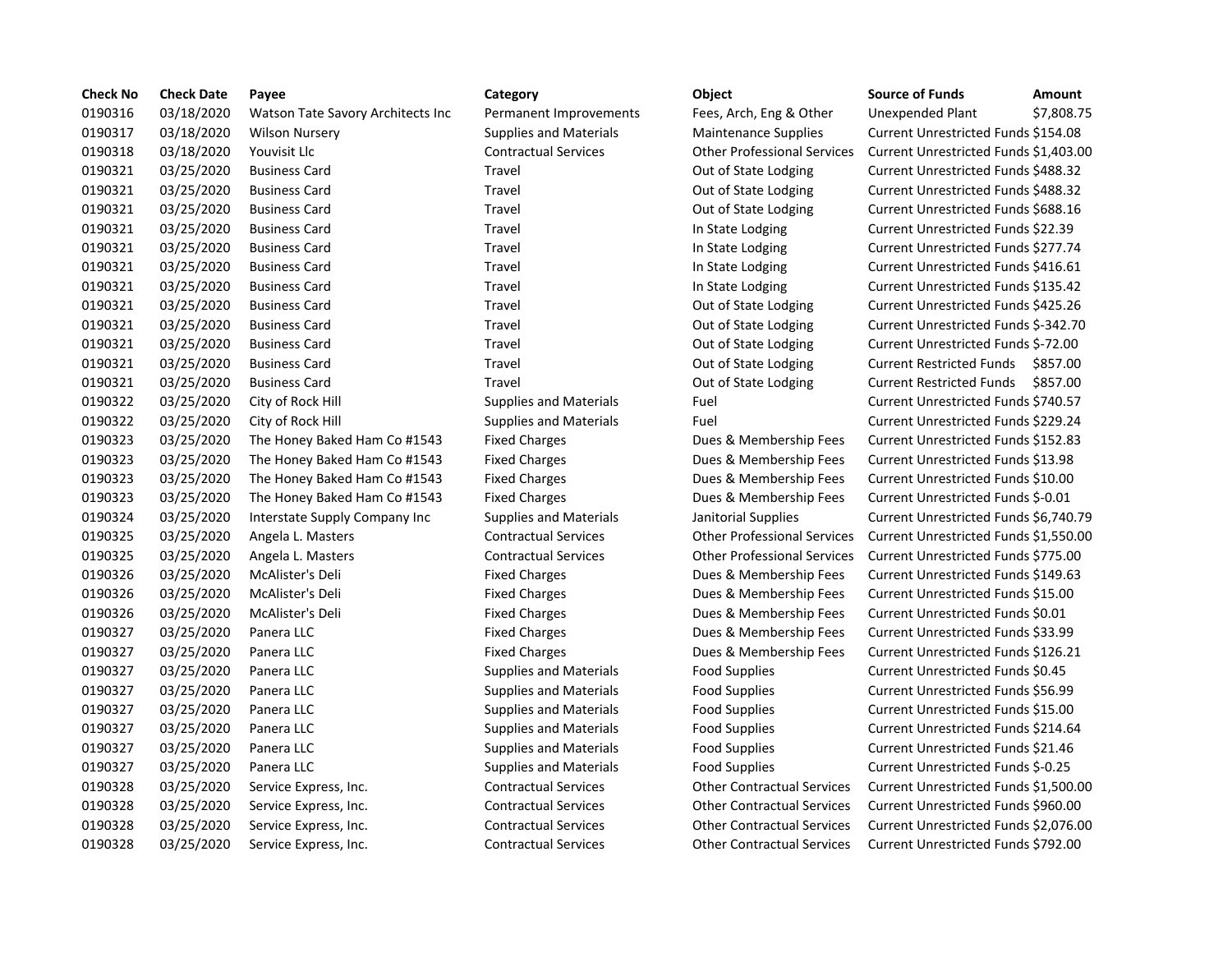| <b>Check No</b> | <b>Check Date</b> | Payee                                  | Category                      | Object                             | <b>Source of Funds</b>                                          | Amount    |
|-----------------|-------------------|----------------------------------------|-------------------------------|------------------------------------|-----------------------------------------------------------------|-----------|
| 0190328         | 03/25/2020        | Service Express, Inc.                  | <b>Contractual Services</b>   | <b>Other Contractual Services</b>  | Current Unrestricted Funds \$732.00                             |           |
| 0190328         | 03/25/2020        | Service Express, Inc.                  | <b>Contractual Services</b>   | <b>Other Contractual Services</b>  | Current Unrestricted Funds \$396.00                             |           |
| 0190328         | 03/25/2020        | Service Express, Inc.                  | <b>Contractual Services</b>   | <b>Other Contractual Services</b>  | Current Unrestricted Funds \$396.00                             |           |
| 0190328         | 03/25/2020        | Service Express, Inc.                  | <b>Contractual Services</b>   | <b>Other Contractual Services</b>  | Current Unrestricted Funds \$396.00                             |           |
| 0190328         | 03/25/2020        | Service Express, Inc.                  | <b>Contractual Services</b>   | <b>Other Contractual Services</b>  | Current Unrestricted Funds \$408.00                             |           |
| 0190328         | 03/25/2020        | Service Express, Inc.                  | <b>Contractual Services</b>   | <b>Other Contractual Services</b>  | Current Unrestricted Funds \$408.00                             |           |
| 0190328         | 03/25/2020        | Service Express, Inc.                  | <b>Contractual Services</b>   | <b>Other Contractual Services</b>  | Current Unrestricted Funds \$408.00                             |           |
| 0190329         | 03/25/2020        | <b>SKC Communications</b>              | Equipment                     | Non Capitalized Equipment          | Current Unrestricted Funds \$6,627.6                            |           |
| 0190330         | 03/25/2020        | <b>Stripe Masters</b>                  | <b>Contractual Services</b>   | <b>Other Professional Services</b> | Current Unrestricted Funds \$40.00                              |           |
| 0190330         | 03/25/2020        | <b>Stripe Masters</b>                  | <b>Contractual Services</b>   | <b>Other Professional Services</b> | Current Unrestricted Funds \$750.00                             |           |
| 0190330         | 03/25/2020        | <b>Stripe Masters</b>                  | <b>Contractual Services</b>   | <b>Other Professional Services</b> | Current Unrestricted Funds \$120.00                             |           |
| 0190330         | 03/25/2020        | <b>Stripe Masters</b>                  | <b>Contractual Services</b>   | <b>Other Professional Services</b> | Current Unrestricted Funds \$60.00                              |           |
| 0190331         | 03/25/2020        | United Refrigeration Inc               | <b>Contractual Services</b>   | <b>General Repair</b>              | Current Unrestricted Funds \$135.27                             |           |
| 0190333         | 03/25/2020        | <b>Waterford Property Owners Assoc</b> | <b>Contractual Services</b>   | <b>Other Professional Services</b> | Current Unrestricted Funds \$632.02                             |           |
| 0190336         | 03/31/2020        | American Safety Utility Corporation    | <b>Fixed Charges</b>          | <b>Rent Non State</b>              | <b>Current Restricted Funds</b>                                 | \$461.38  |
| 0190337         | 03/31/2020        | Jack L. Anthony, JR                    | <b>Contractual Services</b>   | <b>Other Professional Services</b> | Current Unrestricted Funds \$3,500.0                            |           |
| 0190338         | 03/31/2020        | Barnes and Noble College Bookstore     | <b>Current Liabilities</b>    |                                    | A/P Student Barnes & Noble Current Unrestricted Funds \$9,889.2 |           |
| 0190339         | 03/31/2020        | Barnes and Noble College Bookstore     | <b>Current Liabilities</b>    | A/P College Barnes & Noble         | Current Unrestricted Funds \$2,224.2                            |           |
| 0190341         | 03/31/2020        | DART Sim Inc.                          | Equipment                     | <b>Educational Equipment</b>       | <b>Current Restricted Funds</b>                                 | \$4,372.7 |
| 0190341         | 03/31/2020        | DART Sim Inc.                          | Equipment                     | <b>Educational Equipment</b>       | <b>Current Restricted Funds</b>                                 | \$23.95   |
| 0190341         | 03/31/2020        | DART Sim Inc.                          | Equipment                     | <b>Educational Equipment</b>       | <b>Current Restricted Funds</b>                                 | \$356.93  |
| 0190341         | 03/31/2020        | DART Sim Inc.                          | Equipment                     | <b>Educational Equipment</b>       | <b>Current Restricted Funds</b>                                 | \$2,723.0 |
| 0190342         | 03/31/2020        | Insurance Reserve Fund                 | <b>Fixed Charges</b>          | <b>Insurance State</b>             | Current Unrestricted Funds \$114.16                             |           |
| 0190343         | 03/31/2020        | <b>TALX Corporation</b>                | <b>Contractual Services</b>   | <b>Other Professional Services</b> | Current Unrestricted Funds \$2,025.0                            |           |
| 0190345         | 03/31/2020        | Gateway Supply Company                 | <b>Contractual Services</b>   | General Repair                     | Current Unrestricted Funds \$776.24                             |           |
| 0190345         | 03/31/2020        | <b>Gateway Supply Company</b>          | <b>Contractual Services</b>   | General Repair                     | Current Unrestricted Funds \$98.76                              |           |
| 0190345         | 03/31/2020        | Gateway Supply Company                 | <b>Contractual Services</b>   | General Repair                     | Current Unrestricted Funds \$153.48                             |           |
| 0190345         | 03/31/2020        | <b>Gateway Supply Company</b>          | <b>Contractual Services</b>   | General Repair                     | Current Unrestricted Funds \$53.60                              |           |
| 0190345         | 03/31/2020        | Gateway Supply Company                 | <b>Contractual Services</b>   | General Repair                     | Current Unrestricted Funds \$128.10                             |           |
| 0190345         | 03/31/2020        | <b>Gateway Supply Company</b>          | <b>Contractual Services</b>   | General Repair                     | Current Unrestricted Funds \$368.04                             |           |
| 0190345         | 03/31/2020        | Gateway Supply Company                 | <b>Contractual Services</b>   | General Repair                     | Current Unrestricted Funds \$-31.56                             |           |
| 0190346         | 03/31/2020        | Graybar Electric Co                    | <b>Contractual Services</b>   | General Repair                     | Current Unrestricted Funds \$88.18                              |           |
| 0190346         | 03/31/2020        | Graybar Electric Co                    | <b>Contractual Services</b>   | General Repair                     | Current Unrestricted Funds \$779.20                             |           |
| 0190346         | 03/31/2020        | Graybar Electric Co                    | <b>Contractual Services</b>   | General Repair                     | Current Unrestricted Funds \$52.87                              |           |
| 0190346         | 03/31/2020        | Graybar Electric Co                    | <b>Supplies and Materials</b> | <b>Maintenance Supplies</b>        | Current Unrestricted Funds \$318.90                             |           |
| 0190346         | 03/31/2020        | Graybar Electric Co                    | <b>Supplies and Materials</b> | <b>Maintenance Supplies</b>        | Current Unrestricted Funds \$0.01                               |           |
| 0190347         | 03/31/2020        | Keck and Wood, Inc                     | Permanent Improvements        | Fees, Arch, Eng & Other            | Unexpended Plant                                                | \$2,150.0 |
| 0190347         | 03/31/2020        | Keck and Wood, Inc                     | Permanent Improvements        | Fees, Arch, Eng & Other            | Master Plan                                                     | \$911.25  |
| 0190348         | 03/31/2020        | ManagedPrint Inc                       | <b>Contractual Services</b>   | Printing                           | Current Unrestricted Funds \$953.83                             |           |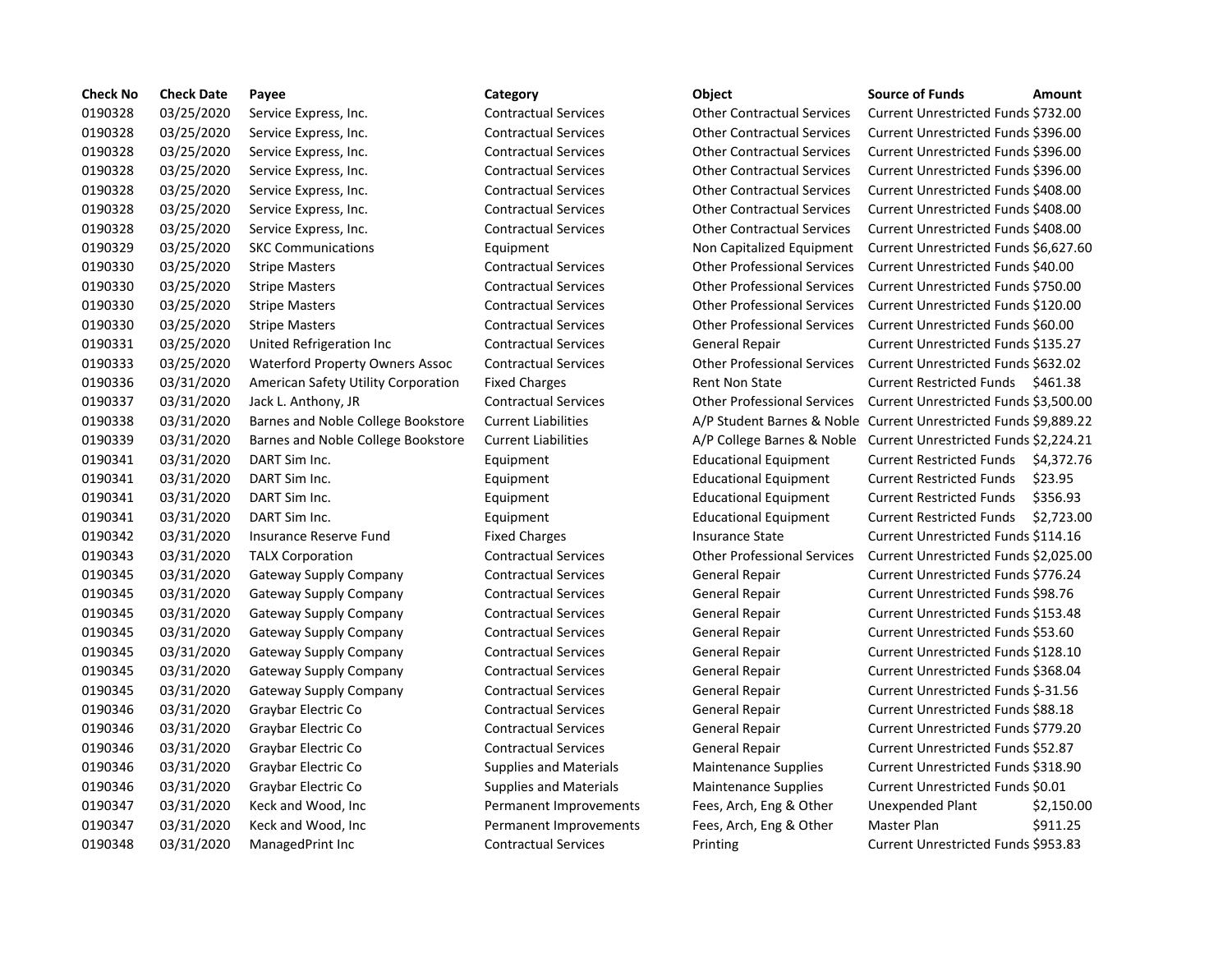| <b>Check No</b> | <b>Check Date</b> | Payee                                | Category                    | Object                             | <b>Source of Funds</b>                   | Amount    |
|-----------------|-------------------|--------------------------------------|-----------------------------|------------------------------------|------------------------------------------|-----------|
| 0190348         | 03/31/2020        | ManagedPrint Inc                     | <b>Contractual Services</b> | Printing                           | Current Unrestricted Funds \$2,904.5     |           |
| 0190349         | 03/31/2020        | Mitre Design Inc                     | <b>Contractual Services</b> | <b>Other Professional Services</b> | Current Unrestricted Funds \$3,600.0     |           |
| 0190351         | 03/31/2020        | Record Storage Systems               | <b>Contractual Services</b> | Data Processing Serv               | Current Unrestricted Funds \$163.10      |           |
| 0190352         | 03/31/2020        | Riley Nash Forkovich Construction,   | Permanent Improvements      | Other Permanent Imp                | <b>Current Restricted Funds</b>          | \$122,10  |
| 0190353         | 03/31/2020        | <b>Stryker Medical</b>               | Equipment                   | <b>Educational Equipment</b>       | <b>Current Restricted Funds</b>          | \$14,386  |
| 0190353         | 03/31/2020        | <b>Stryker Medical</b>               | Equipment                   | <b>Educational Equipment</b>       | <b>Current Restricted Funds</b>          | \$235.90  |
| 0190353         | 03/31/2020        | <b>Stryker Medical</b>               | Equipment                   | <b>Educational Equipment</b>       | <b>Current Restricted Funds</b>          | \$42.70   |
| 0190353         | 03/31/2020        | <b>Stryker Medical</b>               | Equipment                   | <b>Educational Equipment</b>       | <b>Current Restricted Funds</b>          | \$60.90   |
| 0190353         | 03/31/2020        | <b>Stryker Medical</b>               | Equipment                   | <b>Educational Equipment</b>       | <b>Current Restricted Funds</b>          | \$210.70  |
| 0190353         | 03/31/2020        | <b>Stryker Medical</b>               | Equipment                   | <b>Educational Equipment</b>       | <b>Current Restricted Funds</b>          | \$0.00    |
| 0190378         | 03/31/2020        | Chester Metropolitan District        | Permanent Improvements      | Other Permanent Imp                | <b>Unexpended Plant</b>                  | \$3,263.0 |
| 0190378         | 03/31/2020        | Chester Metropolitan District        | Permanent Improvements      | Other Permanent Imp                | Unexpended Plant                         | \$0.00    |
| 0190378         | 03/31/2020        | <b>Chester Metropolitan District</b> | Permanent Improvements      | Other Permanent Imp                | Unexpended Plant                         | \$0.00    |
| E0009106        | 03/02/2020        | <b>YTC Employee</b>                  | Travel                      | In State Meals                     | Current Unrestricted Funds \$10.00       |           |
| E0009107        | 03/02/2020        | <b>YTC Employee</b>                  | <b>Travel</b>               | In State Priv Auto                 | Current Unrestricted Funds \$748.16      |           |
| E0009108        | 03/03/2020        | <b>YTC Employee</b>                  | <b>Travel</b>               | Out of State Priv Auto             | Current Unrestricted Funds \$16.74       |           |
| E0009109        | 03/03/2020        | <b>YTC Employee</b>                  | <b>Travel</b>               | In State Priv Auto                 | <b>Current Unrestricted Funds \$5.35</b> |           |
| E0009110        | 03/03/2020        | <b>YTC Employee</b>                  | Travel                      | In State Priv Auto                 | Current Unrestricted Funds \$82.32       |           |
| E0009111        | 03/03/2020        | <b>YTC Employee</b>                  | Travel                      | Out of State Priv Auto             | Current Unrestricted Funds \$23.12       |           |
| E0009111        | 03/03/2020        | <b>YTC Employee</b>                  | Travel                      | In State Priv Auto                 | Current Unrestricted Funds \$105.62      |           |
| E0009112        | 03/03/2020        | <b>YTC Employee</b>                  | Travel                      | In State Priv Auto                 | Current Unrestricted Funds \$74.90       |           |
| E0009113        | 03/04/2020        | <b>YTC Employee</b>                  | Travel                      | Out of State Other Trans           | Current Unrestricted Funds \$31.98       |           |
| E0009113        | 03/04/2020        | <b>YTC Employee</b>                  | Travel                      | Out of State Misc Travel           | Current Unrestricted Funds \$35.00       |           |
| E0009113        | 03/04/2020        | <b>YTC Employee</b>                  | Travel                      | Out of State Meals                 | Current Unrestricted Funds \$110.00      |           |
| E0009113        | 03/04/2020        | <b>YTC Employee</b>                  | Travel                      | Out of State Priv Auto             | Current Unrestricted Funds \$26.21       |           |
| E0009114        | 03/04/2020        | <b>YTC Employee</b>                  | Travel                      | In State Priv Auto                 | Current Unrestricted Funds \$25.38       |           |
| E0009114        | 03/04/2020        | <b>YTC Employee</b>                  | Travel                      | Out of State Priv Auto             | Current Unrestricted Funds \$16.74       |           |
| E0009114        | 03/04/2020        | <b>YTC Employee</b>                  | <b>Travel</b>               | Out of State Priv Auto             | Current Unrestricted Funds \$16.74       |           |
| E0009114        | 03/04/2020        | <b>YTC Employee</b>                  | Travel                      | Out of State Priv Auto             | Current Unrestricted Funds \$16.74       |           |
| E0009115        | 03/04/2020        | <b>YTC Employee</b>                  | <b>Travel</b>               | In State Meals                     | Current Unrestricted Funds \$42.00       |           |
| E0009115        | 03/04/2020        | <b>YTC Employee</b>                  | Travel                      | In State Priv Auto                 | Current Unrestricted Funds \$90.41       |           |
| E0009116        | 03/04/2020        | <b>YTC Employee</b>                  | <b>Travel</b>               | In State Meals                     | Current Unrestricted Funds \$26.21       |           |
| E0009116        | 03/04/2020        | <b>YTC Employee</b>                  | Travel                      | In State Misc Travel Exp           | Current Unrestricted Funds \$20.75       |           |
| E0009117        | 03/04/2020        | <b>YTC Employee</b>                  | Travel                      | In State Priv Auto                 | Current Unrestricted Funds \$20.00       |           |
| E0009118        | 03/04/2020        | <b>YTC Employee</b>                  | <b>Travel</b>               | In State Priv Auto                 | Current Unrestricted Funds \$79.20       |           |
| E0009119        | 03/05/2020        | <b>YTC Employee</b>                  | Travel                      | Out of State Priv Auto             | Current Unrestricted Funds \$16.74       |           |
| E0009120        | 03/05/2020        | <b>YTC Employee</b>                  | Travel                      | In State Priv Auto                 | Current Unrestricted Funds \$935.20      |           |
| E0009121        | 03/12/2020        | <b>YTC Employee</b>                  | Travel                      | Out of State Priv Auto             | Current Unrestricted Funds \$16.59       |           |
| E0009122        | 03/12/2020        | <b>YTC Employee</b>                  | Travel                      | In State Meals                     | Current Unrestricted Funds \$17.00       |           |

# out Services **12020 Printing Current Unrestricted Funds \$2,904.50** aal Services **Contractual Services** Current Unrestricted Funds \$3,600.00 on Bata Processing Serv Current Unrestricted Funds \$163.10 nt Improvements Cther Permanent Imp Current Restricted Funds \$122,100.14 0190353 03/31/2020 Stryker Medical Equipment Educational Equipment Current Restricted Funds \$14,386.50 01 11 1903 1310 Educational Equipment Current Restricted Funds \$235.90 0153 03/31/2020 Structure Medicational Equipment Current Restricted Funds \$42.70 0153053 01313 013/31/2020 Structure Medicational Equipment Current Restricted Funds 01 11903 03/31/2020 Structional Equipment Current Restricted Funds \$210.70 0190353 03/31/2020 Stryker Medical Equipment Educational Equipment Current Restricted Funds \$0.00 nt Improvements Cther Permanent Imp Unexpended Plant \$3,263.00 nt Improvements Other Permanent Imp Unexpended Plant \$0.00 nt Improvements Other Permanent Imp Unexpended Plant \$0.00 In State Meals **Ending Current Unrestricted Funds \$10.00** In State Priv Auto **Current Unrestricted Funds \$748.16** Out of State Priv Auto Current Unrestricted Funds \$16.74 In State Priv Auto **Current Unrestricted Funds \$5.35** In State Priv Auto **Current Unrestricted Funds \$82.32** Out of State Priv Auto Current Unrestricted Funds \$23.12 In State Priv Auto **Current Unrestricted Funds \$105.62** E0009112 03/03/2020 YTC Employee Travel In State Priv Auto Current Unrestricted Funds \$74.90 Out of State Other Trans Current Unrestricted Funds \$31.98 Out of State Misc Travel Current Unrestricted Funds \$35.00 Out of State Meals Current Unrestricted Funds \$110.00 Out of State Priv Auto Current Unrestricted Funds \$26.21 In State Priv Auto Current Unrestricted Funds \$25.38 Out of State Priv Auto Current Unrestricted Funds \$16.74 Out of State Priv Auto Current Unrestricted Funds \$16.74 Out of State Priv Auto Current Unrestricted Funds \$16.74 In State Meals Current Unrestricted Funds \$42.00 In State Priv Auto Current Unrestricted Funds \$90.41 In State Meals **Educate Current Unrestricted Funds \$26.21** In State Misc Travel Exp Current Unrestricted Funds \$20.75 In State Priv Auto **Current Unrestricted Funds \$20.00** In State Priv Auto Current Unrestricted Funds \$79.20 Out of State Priv Auto Current Unrestricted Funds \$16.74 In State Priv Auto Current Unrestricted Funds \$935.20 Out of State Priv Auto **Current Unrestricted Funds \$16.59** In State Meals Current Unrestricted Funds \$17.00